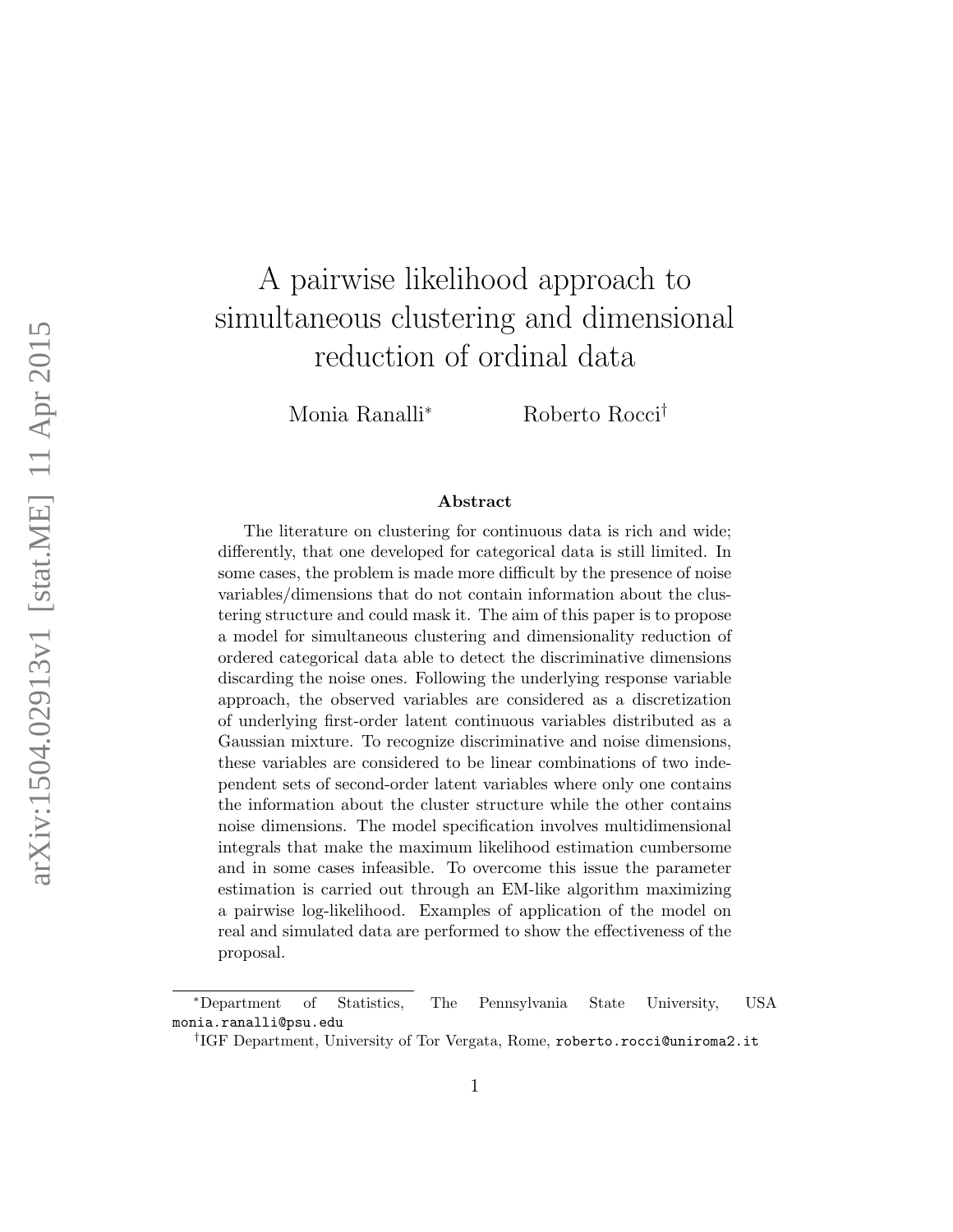Keywords:Mixture models, Reduction data, Ordinal data, Pairwise Likelihood, EM algorithm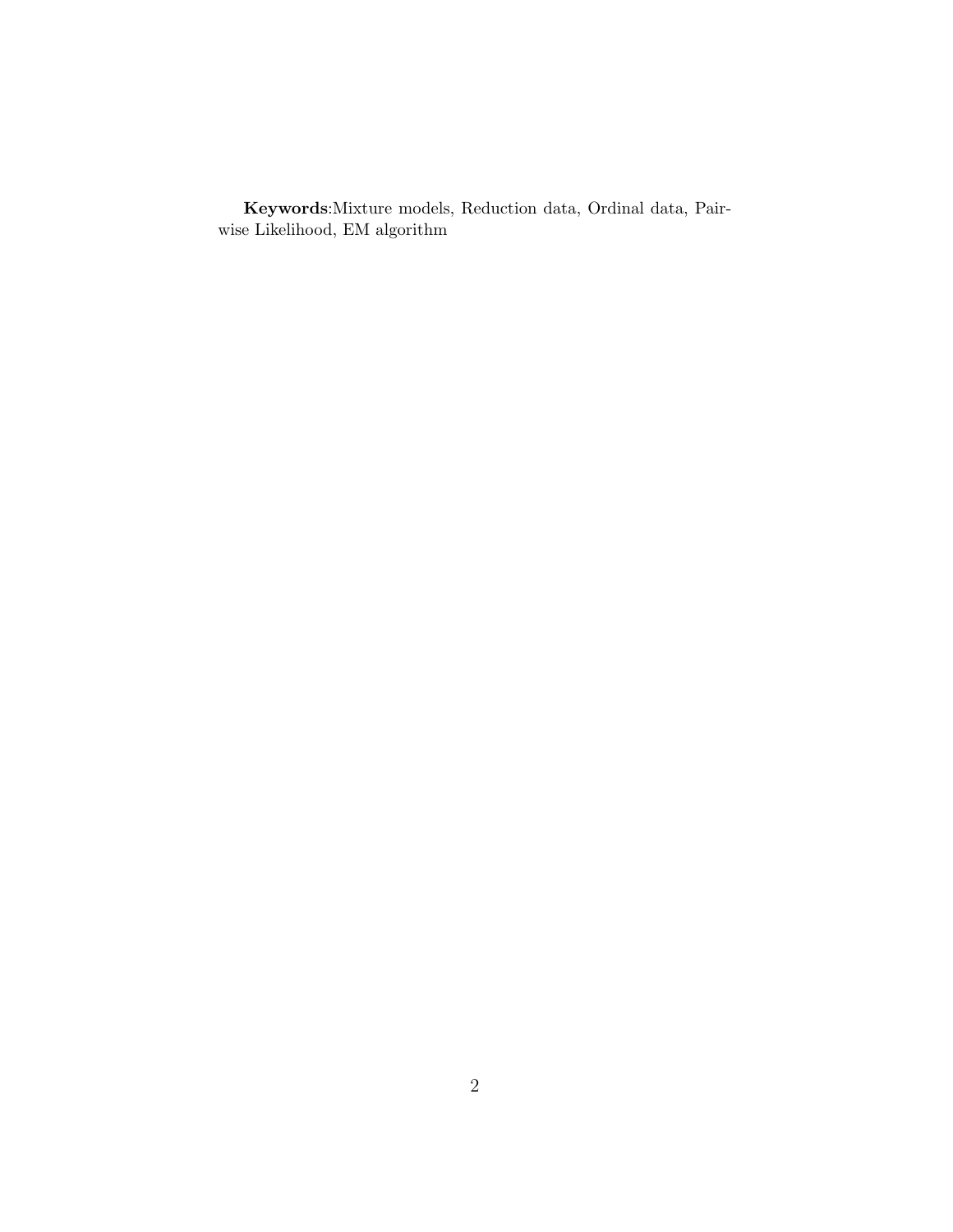### 1 Introduction

Cluster analysis aims at partitioning the data into meaningful groups which should differ considerably from each other. The literature on clustering for continuous data is rich and wide; differently, that one developed for categorical data is still limited. In fact, only in the last decades there has been an increasing interest in clustering categorical data, although they are encountered in many fields, such as in behavioural, social and health sciences. These variables are frequently of ordinal type, measuring attitudes, abilities or opinions, and practitioners often apply on their ranks models and techniques developed for continuous data. Several authors have shown how this procedure can give biased estimates and is definitely less efficient than a proper modelization that is able to take into account the ordinal nature of the data (e.g. [\[38\]](#page-32-0)). Such models mainly adopt two approaches developed in factor analysis framework: IRT (Item Response Theory) and URV (Underlying Response Variables). In the former, the probabilities of the categories are assumed to be analytic functions of some latent variables having a particular cluster structure. The best known model is latent class analysis  $(LCA; 16)$ where the latent variable is nominal. Examples where the latent variables are continuous are found in [\[7\]](#page-29-0), [\[33\]](#page-31-0), [\[15\]](#page-30-1). In the URV approach, the ordinal variables are seen as a discretization of continuous latent variables jointly distributed as a finite mixture; examples are: [\[11\]](#page-29-1), [\[25\]](#page-31-1), [\[38\]](#page-32-0). In both approaches, the use of latent continuous variables makes the estimation rather complex because it requires the computation of many high dimensional integrals. The problem is usually solved by approximating the log-likelihood function. Indeed several lines of research propose different approximations, but they share the same idea: replacing the full likelihood with a surrogate that is easier to maximize and make inference about model parameters. In this regard we mention some useful surrogate functions, such as the variational likelihood [\[15,](#page-30-1) [41\]](#page-32-1) or the pairwise likelihood [\[38\]](#page-32-0) to cluster categorical or ordinal data, respectively. Beside this, other approaches based on simulating the hidden variables exist.

In some cases, the clustering problem is made more difficult by the presence of variables and/or dimensions (named noise) that are uninformative for recovering the latent groups and could obscure the true cluster structure. Different approaches exist in literature to identify discriminative dimensions that emphasize group separability and give a representation of the cluster structure discarding the irrelevant and redundant noise dimensions. We can distin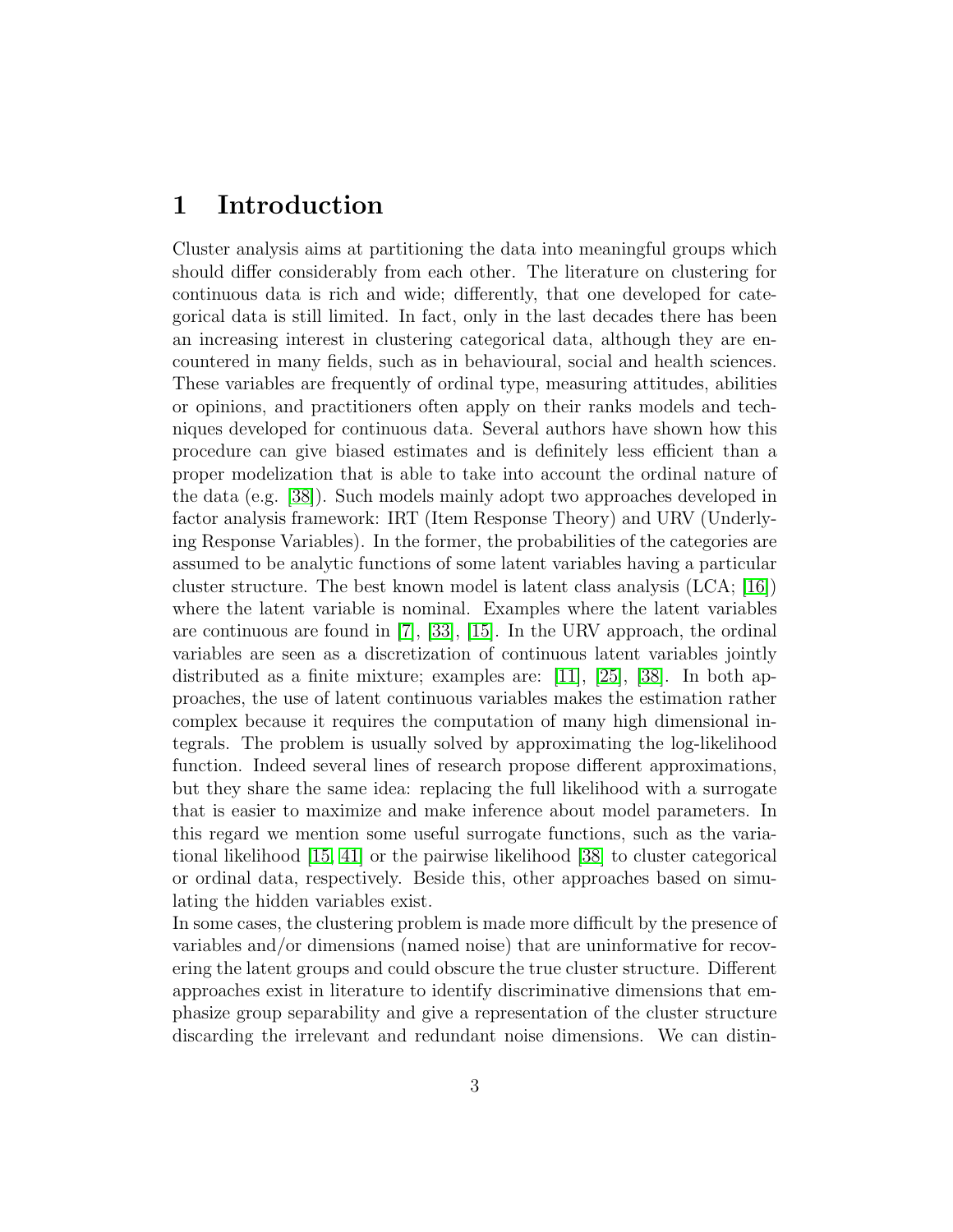guish between variable selection and dimensionality reduction approaches. In the first we find proposals which aims at estimating the cluster pattern by selecting the set of variables which best describes the cluster structure. In the context of continuous data, [\[37\]](#page-32-2) formulates the problem of variable selection as a model comparison problem using the BIC, in which the variables are partitioned into two exclusive subsets representing the relevant, or discriminative, and the irrelevant, or noise, variables, respectively. [\[30\]](#page-31-2) extend this approach, while [\[47\]](#page-33-0) propose to perform the variable selection by using a lasso-penalty. Many other authors have extended the aforementioned works or proposed different approaches but almost exclusively on continuous data. In the context of categorical data there are only few proposals. We mention [\[10\]](#page-29-2) and [\[46\]](#page-33-1) who extend the work of [\[37\]](#page-32-2) to the latent class model.

On the other hand, the dimensionality reduction approach aims at discarding the irrelevant dimensions by identifying a reduced number of latent variables containing the information about the cluster structure. The easiest way to implement this approach is the so-called tandem analysis [\[1\]](#page-29-3). It is a two step procedure, where in the second step a clustering model/method is applied on a reduced number of dimensions identified in the first step. Depending on the scale measurement of the data, the first step can be implemented by using either principal components analysis (PCA), factor analysis, PCA for qualitative data [\[48\]](#page-33-2) or multiple correspondance analysis ([\[18\]](#page-30-2)). Of course, it is difficult to find the discriminative dimensions without knowing the cluster structure. In fact, the main problem involved by tandem is that there is no guarantee that the reduced data obtained in step one is optimal for recovering the cluster structure in step two  $([9] [1])$  $([9] [1])$  $([9] [1])$  $([9] [1])$  $([9] [1])$ . This may hide or even distort the cluster structure underlying the data. As a solution to the problem, data reduction and clustering analysis should be performed simultaneously. In this way the latent factors are identified to highlight the cluster structure rather than, as happens in some cases, to obscure it. Several techniques for simultaneous clustering and dimensionality reduction (SCR) have been proposed in a non-model based framework for quantitative (e.g.:  $[45]$ ;  $[40]$ ) or categorical data (e.g.: [\[43\]](#page-32-5); [\[21\]](#page-30-3)).

There are also approaches based on a family of mixture models which fit the data into a common discriminative subspace (see e.g.  $[23, 5]$  $[23, 5]$ ). The key idea is to assume a common latent subspace to all groups that is the most discriminative one. This allows to project the data into a lower dimensional space preserving the clustering characteristics in order to improve visualization and interpretation of the underlying structure of the data. The model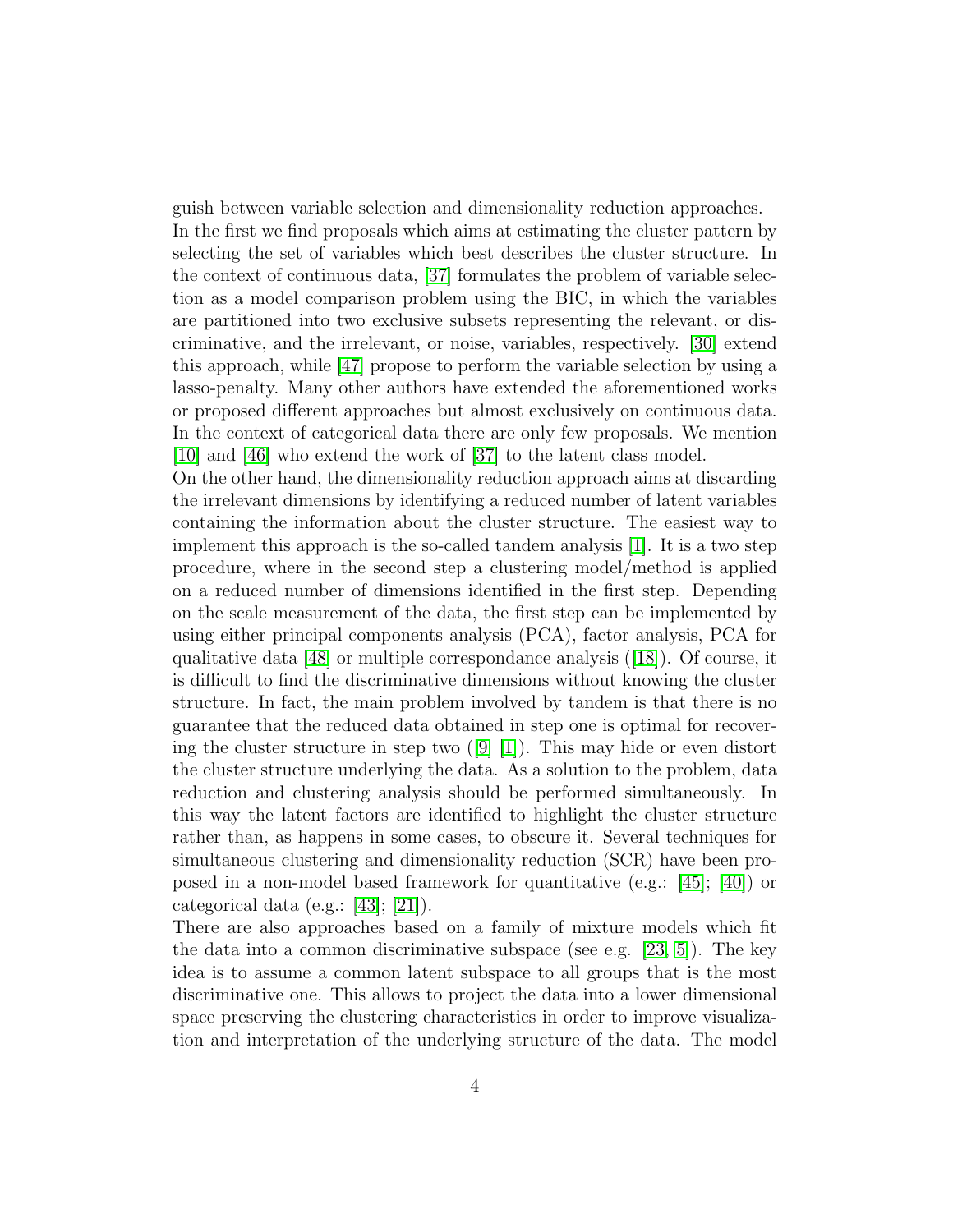can be formulated as a finite mixture of Gaussians with a particular set of constraints on the parameters.

It is worth pointing out that SCR partially overlaps with the parsimony criterion. Indeed in high/dimensional context, the curse of dimensionality lead to define models capturing the essential clustering features reducing the number of parameters. One of the earliest parsimonious proposal is given by the mixture of factor analyzers (MFA). The MFA model differs from the factor analysis model in having different local factor models. Conversely, the standard factor analysis assumes a common factor model. The MFA to cluster the data and reduce locally the dimensionality of each cluster simultaneously was originally proposed by [\[13\]](#page-30-4) and [\[19\]](#page-30-5). Later, a general framework for the MFA model was proposed by  $[8, 32]$  $[8, 32]$ . Furthermore, we point the reader to see also [\[42\]](#page-32-6) and [\[3\]](#page-29-7) who considered the related model of mixtures of principal component analyzers for the same purpose. Further references may be found in chapter 8 of [\[31\]](#page-31-5) and in a recent review on model-based clustering of high-dimensional data  $[4]$ . As regards categorical data, we find few analogous proposals (see e.g. [\[15,](#page-30-1) [33,](#page-31-0) [26,](#page-31-6) [27\]](#page-31-7)).

The aim of this paper is to propose a model for SCR on ordered categorical data. Following the URV approach, the observed variables are considered as a discretization of underlying first-order latent continuous variables. To detect noise dimensions, the latent variables are considered to be linear combinations of two independent sets of second-order latent variables where only one contains the information about the cluster structure, defining a discriminative subspace, while the other one contains noise dimensions. Technically, the variables in the first set are distributed as a finite mixture of Gaussians while in the second set as a multivariate normal. It is important to note that when in the dataset there are noise variables then they tend to coincide with the set of second order noise latent variables. If they are not present then the model could be still able to identify a reduced set of second order discriminative latent dimensions. This allow us to reduce the number of parameters and identify the main features of the clustering structure. The model specification involves multidimensional integrals that make the maximum likelihood estimation rather cumbersome and in some cases infeasible. To overcome this issue, the model is estimated within the EM framework maximizing the pairwise log-likelihood, i.e. the sum of all possible log-likelihoods based on the bivariate marginals, as proposed in [\[38\]](#page-32-0). The estimators obtained have been proven to be consistent, asymptotically unbiased and normally distributed.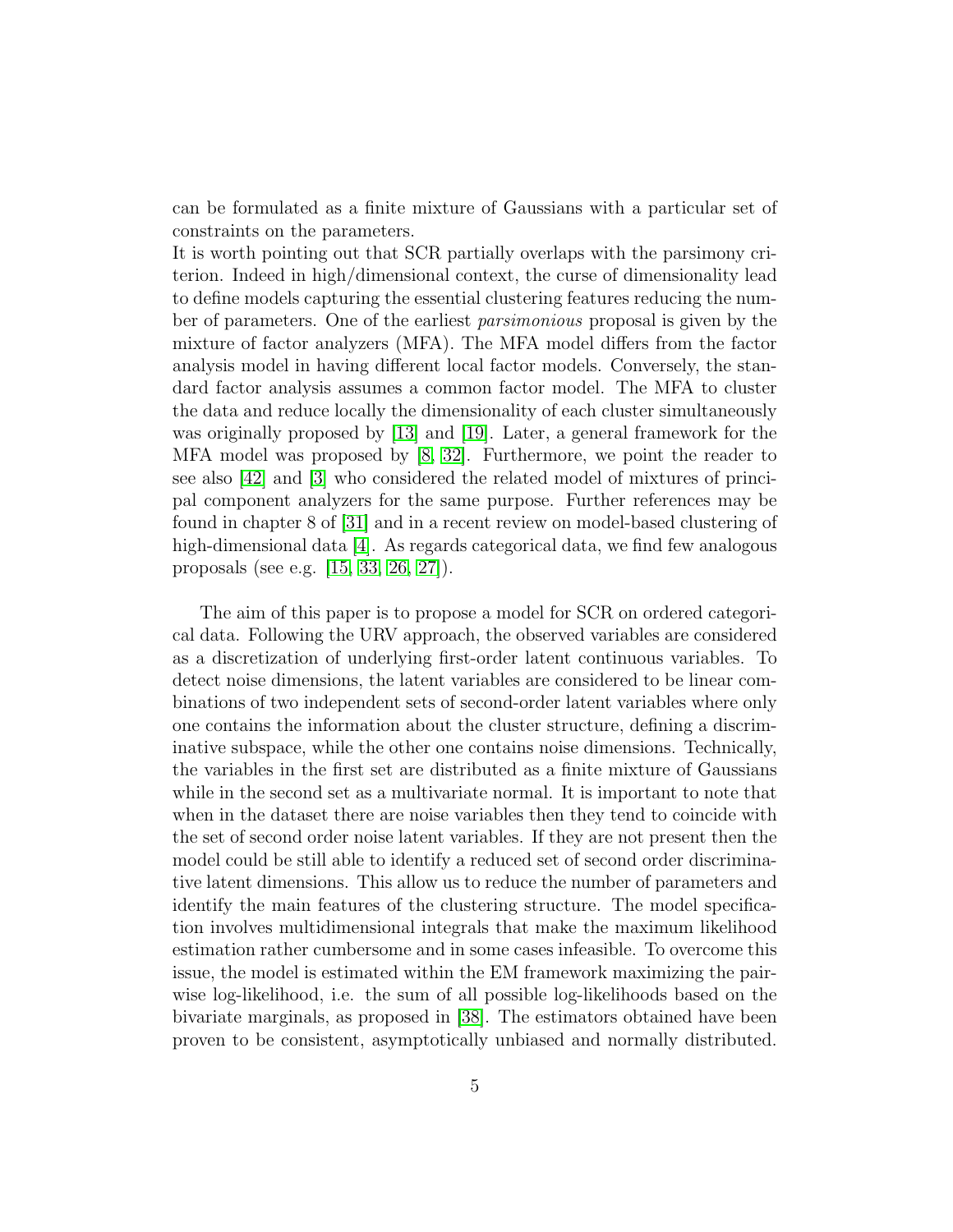In general they are less efficient than the full maximum likelihood estimators, even if in many cases the loss in efficiency is very small or almost null [\[24,](#page-31-8) [44\]](#page-32-7), but much more efficient in terms of computational complexity.

The plan of the paper is the following: in the second section we present the model; in section 3 we describe how to take into account the presence of noise dimensions and/or variables; then the pairwise algorithm used to estimate the model parameters is presented in section 4. Section 5, 6 and 7 deal with model identifiability issue, the output interpretation and the model selection problem, respectively. In section 8 a simulation study has been conducted to investigate the behaviour of the proposed methodology, while in section 9 an application to real data is shown. In the last section some remarks are pointed out.

## 2 Model

Let  $x_1, x_2, \ldots, x_P$  be ordinal variables and  $c_i = 1, \ldots, C_i$  the associated categories for  $i = 1, 2, ..., P$ . There are  $R = \prod_{i=1}^{P} C_i$  possible response patterns, which have the following form  $\mathbf{x}_r = (x_1 = c_1, x_2 = c_2, \ldots, x_P = c_P)$ . Let y be the heteroscedastic latent Gaussian mixture  $f(\mathbf{y}) = \sum_{g=1}^{G} p_g \phi(\mathbf{y}; \mu_g, \Sigma_g),$ where the  $p_g$ 's are the mixing weights and  $\phi(\mathbf{y}; \mu_{\mathbf{g}}, \Sigma_{\mathbf{g}})$  is the density of a P-variate normal distribution with mean vector  $\mu<sub>g</sub>$  and covariance matrix  $\Sigma_q$ . Under the URV approach, the ordinal variables are considered as a discretization of y, i.e. generated by thresholding y, as follows,

$$
\gamma_{c_i-1}^{(i)} \le y_i < \gamma_{c_i}^{(i)} \Leftrightarrow x_i = c_i,
$$

where  $-\infty = \gamma_0^{(i)} < \gamma_1^{(i)} < \ldots < \gamma_{C_i-1}^{(i)} < \gamma_{C_i}^{(i)} = +\infty$  are the thresholds defining the  $C_i$  categories.

Let us set  $\psi = \{p_1, \ldots, p_G, \mu_1, \ldots, \mu_G, \Sigma_1, \ldots, \Sigma_G, \gamma\} \in \Psi$ , where  $\Psi$  is the parameter space. The probability of response pattern  $x_r$  is given by

$$
Pr(x_1 = c_1, x_2 = c_2, ..., x_P = c_P; \psi) = \sum_{g=1}^{G} p_g \int_{\gamma_{c_1-1}^{(1)}}^{\gamma_{c_1}^{(1)}} \cdots \int_{\gamma_{c_{P-1}}^{(P)}}^{\gamma_{c_P}^{(P)}} \phi(\mathbf{y}; \boldsymbol{\mu}_g, \boldsymbol{\Sigma}_g) d\mathbf{y}
$$
  
= 
$$
\sum_{g=1}^{G} p_g \pi_r(\boldsymbol{\mu}_g, \boldsymbol{\Sigma}_g, \boldsymbol{\gamma}),
$$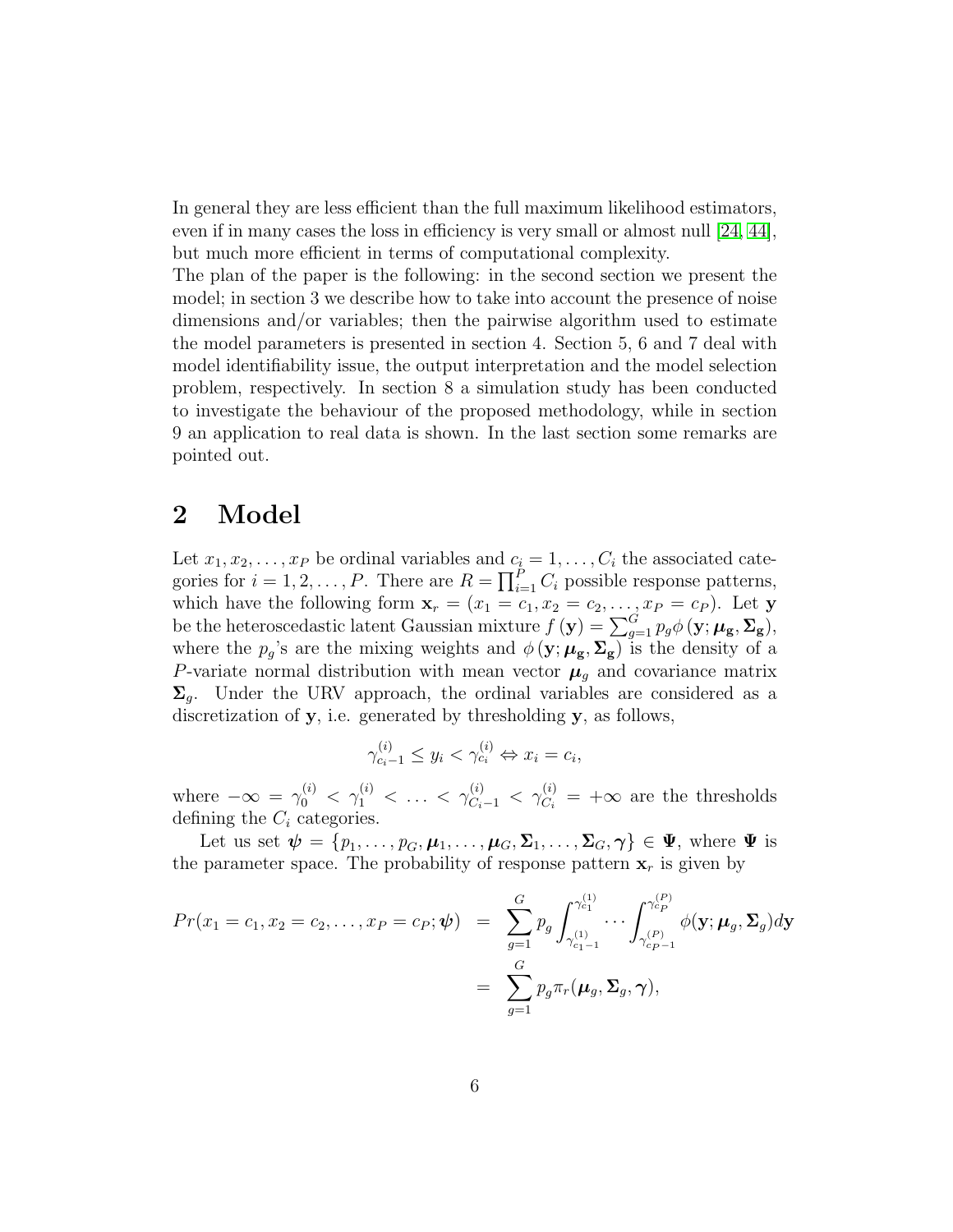where  $\pi_r$  ( $\mu_g$ ,  $\Sigma_g$ ,  $\gamma$ ) is the probability of response pattern  $\mathbf{x}_r$  in the cluster g and  $p_g$  is the probability of belonging to group g subject to  $p_g > 0$  and  $\sum_{g=1}^{G} p_g = 1.$ 

Thus, for a random i.i.d. sample of size  $N$  the log-likelihood is

$$
\ell(\boldsymbol{\psi}; \mathbf{x}) = \sum_{r=1}^{R} n_r \log \left[ \sum_{g=1}^{G} p_g \pi_r (\boldsymbol{\mu}_g, \boldsymbol{\Sigma}_g, \boldsymbol{\gamma}) \right], \qquad (1)
$$

where  $n_r$  is the observed sample frequency of response pattern r and  $\sum_{r=1}^{R} n_r =$ N.

# 3 How to detect the presence of noise variables

Sometimes noisy dimensions are present in the data. These are dimensions that do not contain information about the cluster structure and could mask the true classes. It means that there exists a proper discriminative subspace, with a dimension less than the number of variables, where the clusters lie. In order to identify the discriminative subspace, in the previously described model it is assumed that there is a second order set of P latent variables  $\tilde{\mathbf{y}}$ , which in turn is formed of two independent subsets of variables. In the first there are  $Q$  (with  $Q < P$ ) variables that have some clustering information, while in the second set there are  $P - Q$  noisy variables. Thus, it is assumed that only the first  $Q$  elements of  $\tilde{y}$  carry any class discrimination information defining the so-called discriminative subspace. Technically, the Q informative elements are assumed to be distributed as a mixture of Gaussians with class conditional means and variances equal to  $E(\tilde{\mathbf{y}}^Q \mid g) = \eta_g$  and  $Cov(\tilde{\mathbf{y}}^Q \mid g) =$  $\Omega_q$ . The  $P - Q$  noisy elements do not have information about the cluster structure, it follows that they are independent of  $\tilde{\mathbf{y}}^Q$  and their distribution does not vary from one class to another. In particular we assume that  $E(\tilde{\mathbf{y}}^{\bar{Q}})$  $g$ ) =  $\eta_0$  and  $\text{Cov}(\tilde{\mathbf{y}}^{\bar{Q}} \mid g) = \mathbf{\Omega}_0$ . The link between the two orders of latent variables  $\tilde{y}$  and y is given by a non-singular  $P \times P$  matrix **A**, as  $y = A\tilde{y}$ . This means requiring a particular structure on the mean vectors and covariance matrices of y. The assumption of multivariate normality in each component provides a convenient way of specifying the parameter structure. For each component  $g$ , the mean vector and the covariance matrix have the following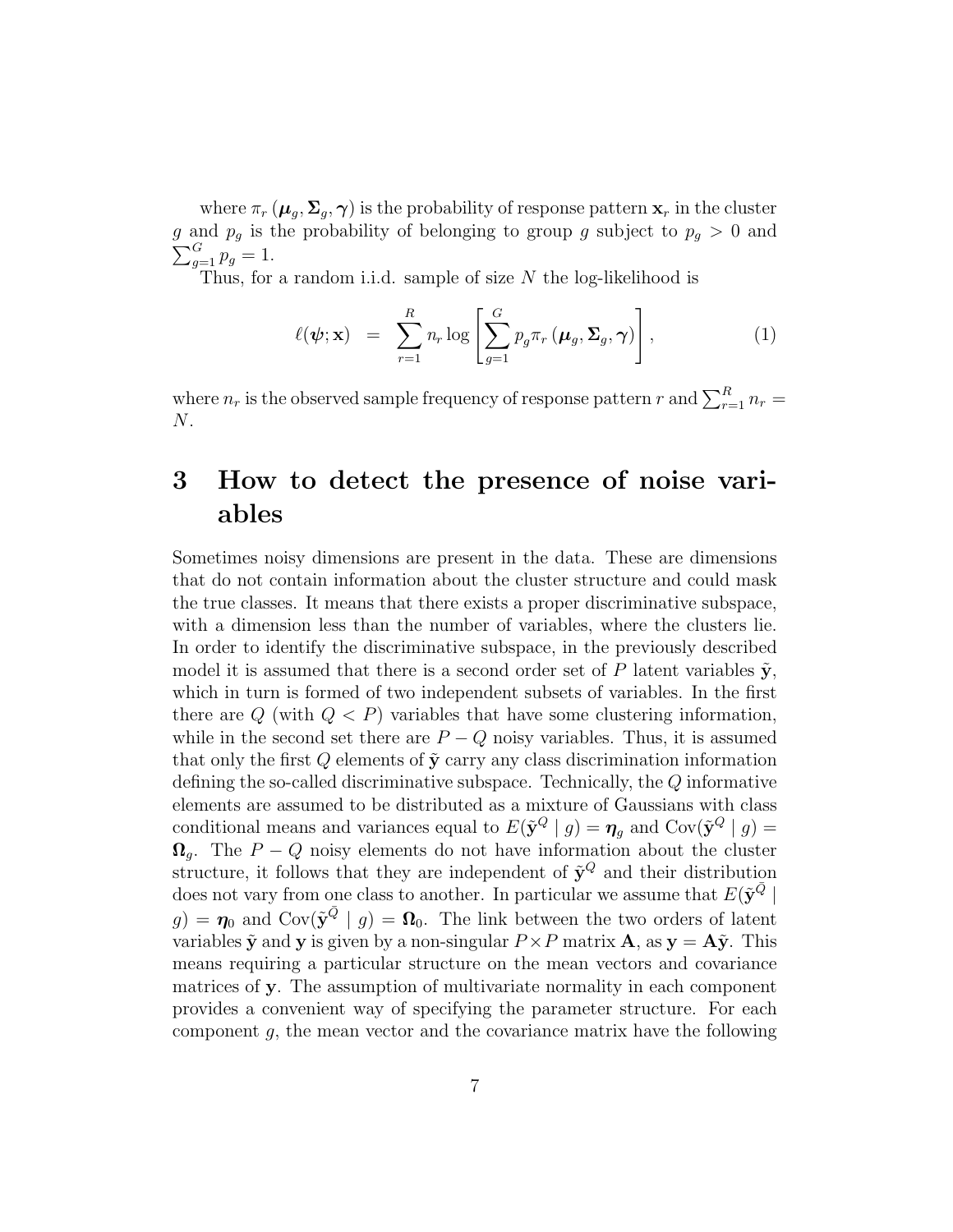structures,

$$
\boldsymbol{\mu}_g = E(\mathbf{y} \mid g) = \mathbf{A}E(\tilde{\mathbf{y}} \mid g) = \mathbf{A} \begin{bmatrix} \eta_{g,1} \\ \vdots \\ \eta_{g,Q} \\ \eta_{0,1} \\ \vdots \\ \eta_{0,P-Q} \end{bmatrix} = \mathbf{A} \begin{bmatrix} \boldsymbol{\eta}_g \\ \boldsymbol{\eta}_g \end{bmatrix}
$$

and

$$
\mathbf{\Sigma}_g = \text{Cov}(\mathbf{y} \mid g) = \mathbf{A} \text{Cov}(\tilde{\mathbf{y}} \mid g) \mathbf{A}' = \mathbf{A} \begin{bmatrix} \mathbf{\Omega}_g & \mathbf{0} \\ \mathbf{0} & \mathbf{\Omega}_0 \end{bmatrix} \mathbf{A}'.
$$

#### 4 Pairwise EM algorithm

In the previous section we have seen how to reparametrize the model described in section 2 in order to identify discriminative/noise dimensions. An efficient way to estimate it would be through the maximization of the likelihood. However, the likelihood function involves multidimensional integrals, whose evaluation is computationally demanding as the number of observed variables increases. Indeed multidimensional integrals should be evaluated for each response pattern in the sample at several points of the parameter space. Thus the model estimation through a full maximum likelihood approach becomes prohibitive with  $P$  greater than 5 and still demanding with a very low number of variables P. As suggested in [\[38\]](#page-32-0), the model is estimated within the expectation-maximization (EM) framework maximizing a pairwise likelihood. It is a robust estimation method and its estimators have been proven to be consistent, asymptotically unbiased and normally distributed, under regularity conditions [\[24,](#page-31-8) [44,](#page-32-7) [35\]](#page-32-8). In general they are less efficient than the full maximum likelihood estimators, but in many cases the loss in efficiency is very small or almost null [\[24,](#page-31-8) [28\]](#page-31-9).

The pairwise log-likelihood is

$$
p\ell(\boldsymbol{\psi}; \mathbf{x}) = \sum_{i=1}^{P-1} \sum_{j=i+1}^{P} \ell(\boldsymbol{\psi}; (x_i, x_j)) = \sum_{i=1}^{P-1} \sum_{j=i+1}^{P} \sum_{c_i=1}^{C_i} \sum_{c_j=1}^{C_j} n_{c_i c_j}^{(ij)} \log \left[ \sum_{g=1}^{G} p_g \pi_{c_i c_j}^{(ij)}(\boldsymbol{\mu}_g, \boldsymbol{\Sigma}_g, \boldsymbol{\gamma}) \right],
$$
\n(2)

where now, after the reparameterization, the set of models parameters is  $\boldsymbol{\psi} = \{p_1, \ldots, p_G, \eta_0, \eta_1, \ldots, \eta_G, \Omega_0, \Omega_1, \ldots, \Omega_G, \mathbf{A}, \boldsymbol{\gamma}\},\ n_{c_ic_j}^{(ij)}$  is the observed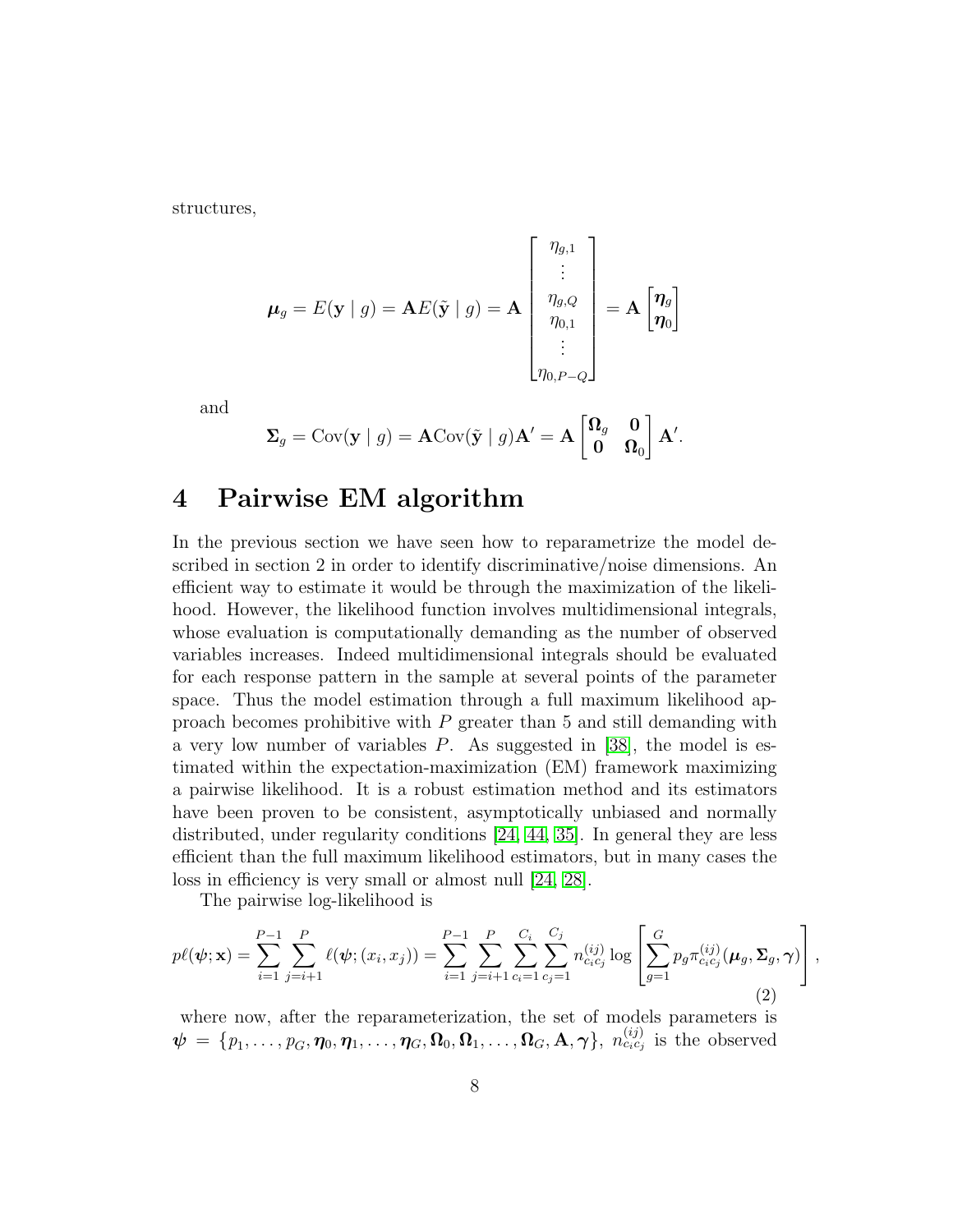frequency of a response in category  $c_i$  and  $c_j$  for variables  $x_i$  and  $x_j$  respectively, while  $\pi_{c_i c_j}^{(ij)}(\mu_g, \Sigma_g, \gamma)$  is the corresponding probability obtained by integrating the  $(i, j)$  bivariate marginal of the normal distribution with parameters  $(\mu_g, \Sigma_g)$  between the given thresholds.

Let Z denote the group membership matrix of order  $\left(\sum_{i=1}^{P-1}\sum_{j=i+1}^{P} C_i \times C_j\right) \times$ G, where  $z_{c_i c_j;g}^{(ij)} = 1$  if the cell  $(c_i, c_j)$  belongs to component g and  $z_{c_i c_j;g}^{(ij)} = 0$ otherwise, for  $g = 1, \ldots, G$ . The complete pairwise log-likelihood is

$$
p\ell_c(\boldsymbol{\psi}; \mathbf{z}, \mathbf{x}) = \sum_{i=1}^{P-1} \sum_{j=i+1}^{P} \sum_{c_i=1}^{C_i} \sum_{c_j=1}^{C_j} \sum_{g=1}^{G} n_{c_ic_j}^{(ij)} z_{c_ic_j;g}^{(ij)} \left[ \log \left( \pi_{c_ic_j}^{(ij)}(\boldsymbol{\mu}_g, \boldsymbol{\Sigma}_g, \boldsymbol{\gamma}) \right) + \log (p_g) \right].
$$

The E-step requires the computation of the expected value of the completedata pairwise log-likelihood given the current estimates of the model parameters. This is given by

$$
Q\left(\psi|\hat{\psi}^{(t-1)}\right) = E_{\hat{\psi}^{(t-1)}}\left[p\ell_c(\psi; \mathbf{z}, \mathbf{x}|\mathbf{x})\right]
$$
  
= 
$$
\sum_{i < j} \sum_{c_i=1}^{C_i} \sum_{c_j=1}^{C_j} \sum_{g=1}^{G} n_{c_ic_j}^{(ij)} \hat{z}_{c_ic_j;g}^{(ij)(t)} \left[\log\left(\pi_{c_ic_j}^{(ij)}(\mu_g, \Sigma_g, \gamma)\right) + \log(p_g)\right], (3)
$$

where

$$
\hat{z}_{c_i c_j;g}^{(ij)(t)} = E_{\hat{\psi}^{(t-1)}} \left[ Z_{c_i c_j;g}^{(ij)} = 1 | x_i = c_i, x_j = c_j \right] = Pr_{\hat{\psi}^{(t-1)}} \left[ Z_{c_i c_j;g}^{(ij)} = 1 | x_i = c_i, x_j = c_j \right].
$$

In the M-step we maximize the complete pairwise log-likelihood function subject to some constraints that will be specified in the sequel. The previous expected value is maximized with respect to the model parameters. Looking at the expected value in (3), the maximization can be decomposed in two parts: the former corresponds to the component parameters  $(\mu_g, \Sigma_g)$  and thresholds  $\gamma$ , the second one to the mixture weights  $p_g$ 's. The first part of the M-step has not a closed form; hence, to obtain the estimates, its maximization has been implemented in Matlab by using the command "fmincon" [\[29\]](#page-31-10) under some constraints that are explained in detail in section 5.

On the other hand, the estimate of component weight  $\hat{p}_g$  has a closed form and they are easily carried out as follows,

$$
\hat{p}_g = \frac{\sum_{i < j} \sum_{c_i=1}^{C_i} \sum_{c_j=1}^{C_j} n_{c_i c_j}^{(ij)} \hat{z}_{c_i c_j;g}}{N},
$$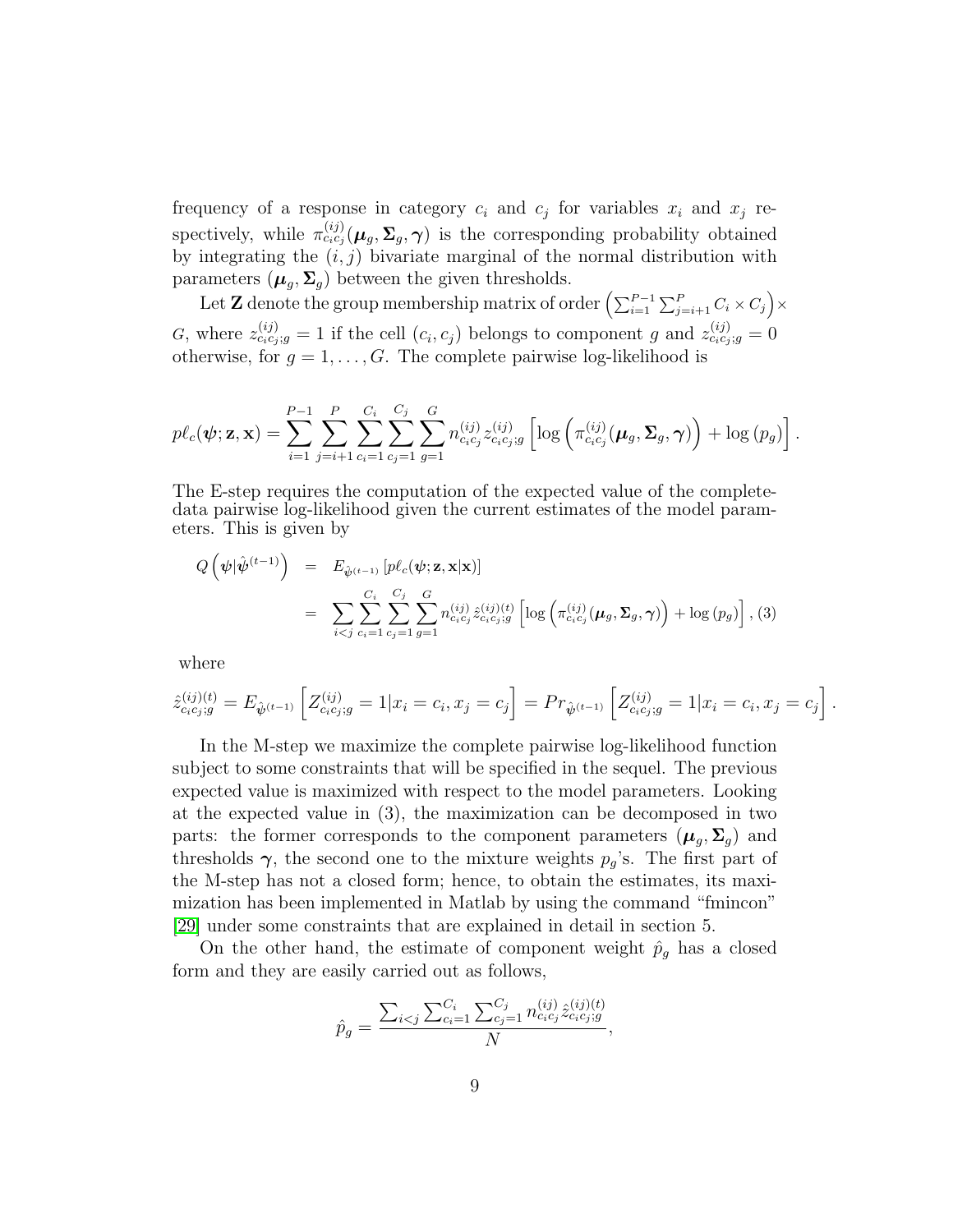with  $g = 1, \cdots, G$ .

In order to ensure the positive-definiteness of the covariance matrices we estimate them through their Cholesky decomposition. It means that the objective function is maximized with respect to  $T_q$  rather than  $\Omega_q$  where the Ts are upper triangular matrices such that  $T_gT'_g = \Omega_g$  for  $g = 0, 1, ..., G$ . Finally, the threshold parameters do not change over the components, but each component is characterised by a different set of parameters; now, standardizing each component by making a change of variable, i.e.  $z_i = (y_i - \mu_g^{(i)})/\sigma_g^{(ii)}$ , we obtain new integration limits changing over the components. These are defined as

$$
\tau_{c_{i:g}}^{(i)} = \frac{\gamma_{c_i}^{(i)} - \mu_g^{(i)}}{\sigma_g^{(ii)}}.
$$

This allows to compute the probability of a response in category  $c_i$  and  $c_j$ for variables  $x_i$  and  $x_j$ , respectively, in (3) as

$$
\pi_{c_ic_j}^{(ij)}(\mathbf{0}, \mathbf{R}_g, \tau_{\cdot,g}^{(i)}, \tau_{\cdot,g}^{(j)}) = \int_{\tau_{c_i-1,g}^{(i)}}^{\tau_{c_i,g}^{(i)}} \int_{\tau_{c_j-1,g}^{(j)}}^{\tau_{c_j,g}^{(j)}} \phi\left(z_i, z_j; 0, 0, 1, 1, \rho_{ij}^{(g)}\right) dz_i dz_j
$$
\n
$$
= \Phi_2(\tau_{c_i,g}^{(i)}, \tau_{c_j,g}^{(j)}; \rho_{ij}^{(g)}) - \Phi_2(\tau_{c_i,g}^{(i)}, \tau_{c_j-1,g}^{(j)}; \rho_{ij}^{(g)}) +
$$
\n
$$
- \Phi_2(\tau_{c_i-1,g}^{(i)}, \tau_{c_j,g}^{(j)}; \rho_{ij}^{(g)}) + \Phi_2(\tau_{c_i-1,g}^{(i)}, \tau_{c_j-1,g}^{(j)}; \rho_{ij}^{(g)}),
$$
\n(4)

where  $\Phi_2(a, b; \rho)$  is the bivariate cumulative standard normal distribution with correlation  $\rho$  evaluated at the threshold parameters a and b. As regards the classification, in [\[38\]](#page-32-0) it has been suggested to use an Iterative Proportional Fitting based on the pairwise posterior probabilities obtained as output of the pairwise EM algorithm in order to approximate the joint posterior probabilities.

#### 5 Model identifiability

Model identifiability is a crucial issue, especially when latent variables are involved in conjunction with ordinal data. The necessary conditions to identify a mixture model for ordinal data using a pairwise likelihood approach are discussed in detail in [\[38\]](#page-32-0). Here we report only the necessary condition needed to identify the SCR model. We recall that the pairwise likelihood is obtained by the product of all bivariate marginal likelihood contributions and thus the maximum number of estimable parameters is equal to the number of non redundant parameters involved in the bivariate marginals. This equals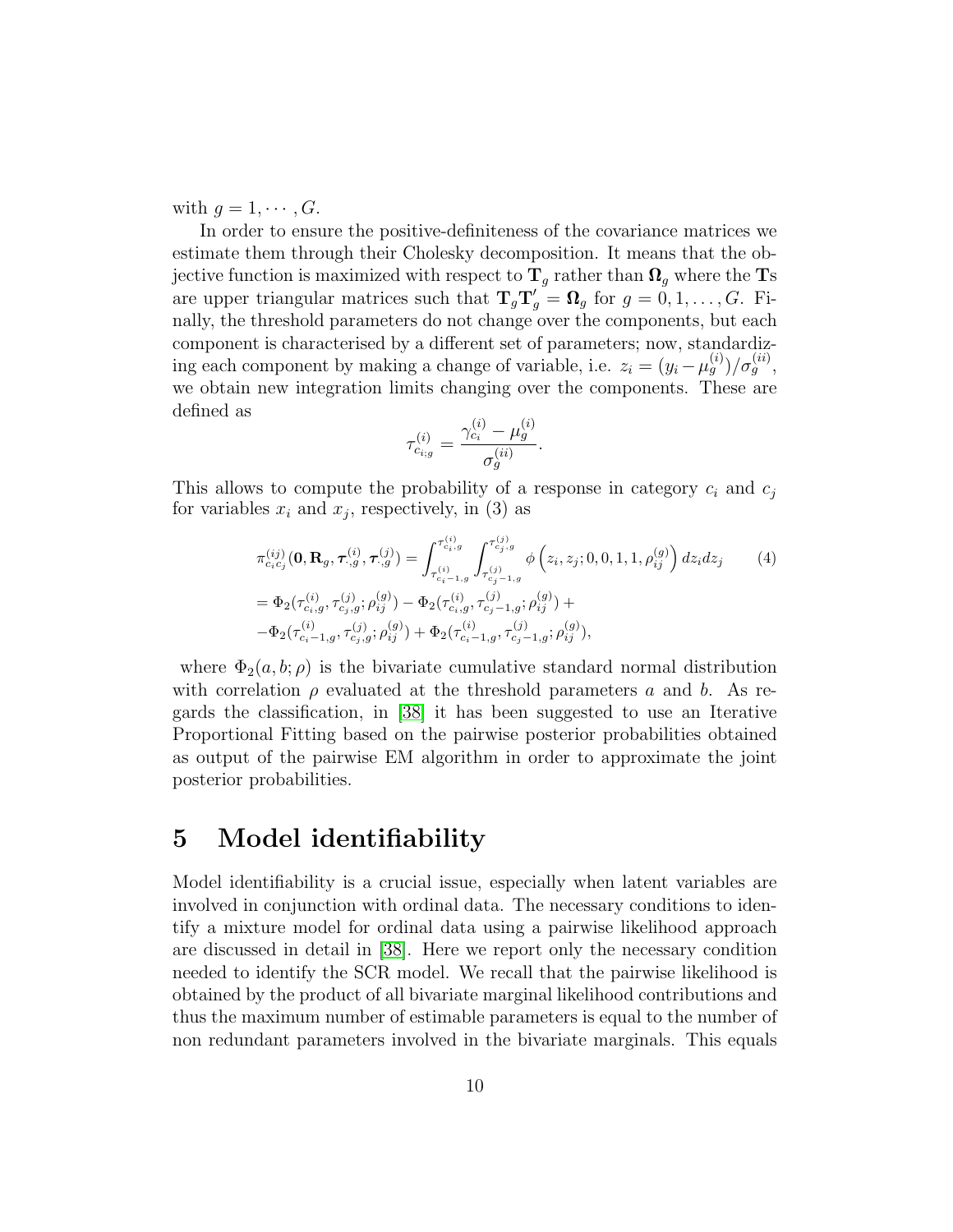the number of parameters of a log linear model with only two factor interaction terms. As a consequence, given a  $C_1 \times C_2 \times \ldots \times C_p$  contingency table a necessary condition for the identifiability of a model is that the number of model parameters is at most

$$
\sum_{i=1}^{P} (C_i - 1) + \sum_{i=1}^{P-1} \sum_{j=i+1}^{P} (C_i - 1)(C_j - 1).
$$
 (5)

Furthermore, under the URV approach, the means and the variances of the first order latent variables are fixed to 0 and 1, respectively, because they are not identified. In [\[38\]](#page-32-0), the authors set the means and the variances of the reference component to 0 and 1, respectively. This identification constraint individualizes uniquely the mixture components (ignoring the label switching problem), as well described in [\[34\]](#page-32-9). This is sufficient to estimate both thresholds and component parameters if all the observed variables have three categories at least and when groups are known. As described in the following, given the particular structure of the mean vectors and covariance matrices, it is preferable to adopt an alternative (but equivalent) parametrization. This is analogous to that one used by [\[22\]](#page-30-6); it consists in setting the first two thresholds to 0 and 1, respectively. This means that there is a one-to-one correspondence between the two sets of parameters.

Some other parameters in the covariance matrices can be set to a specified value without loss of generality. To see this, let us consider a generic configuration for the model parameters  $\psi$ . A is a non-singular  $P \times P$  matrix; this can be decomposed into two sub-matrices  $A = [A_1, A_2]$  such that the covariance matrix  $\Sigma_1$  can be written as

$$
\begin{array}{rcl} \boldsymbol{\Sigma}_1 &=& \mathbf{A}\begin{bmatrix} \boldsymbol{\Omega}_1 & \mathbf{0} \\ \mathbf{0} & \boldsymbol{\Omega}_0 \end{bmatrix} \mathbf{A}' \\ &=& \mathbf{A}\begin{bmatrix} \boldsymbol{\Omega}_1 & \mathbf{0} \\ \mathbf{0} & \mathbf{0} \end{bmatrix} \mathbf{A}' + \mathbf{A}\begin{bmatrix} \mathbf{0} & \mathbf{0} \\ \mathbf{0} & \boldsymbol{\Omega}_0 \end{bmatrix} \mathbf{A}' \\ &=& \mathbf{A}_1 \boldsymbol{\Omega}_1 \mathbf{A}_1' + \mathbf{A}_2 \boldsymbol{\Omega}_0 \mathbf{A}_2'. \end{array}
$$

In factor analysis, it is well known that there exist non-singular matrices  $S_1$ and  $S_2$  such that  $A_1\Omega_1A_1' = V_1V_1'$  and  $A_2\Omega_0A_2' = V_2V_2'$ , where  $A_1 = V_1S_1$ and  $A_2 = V_2S_2$ . The matrices  $V_1$  and  $V_2$  have a particular structure.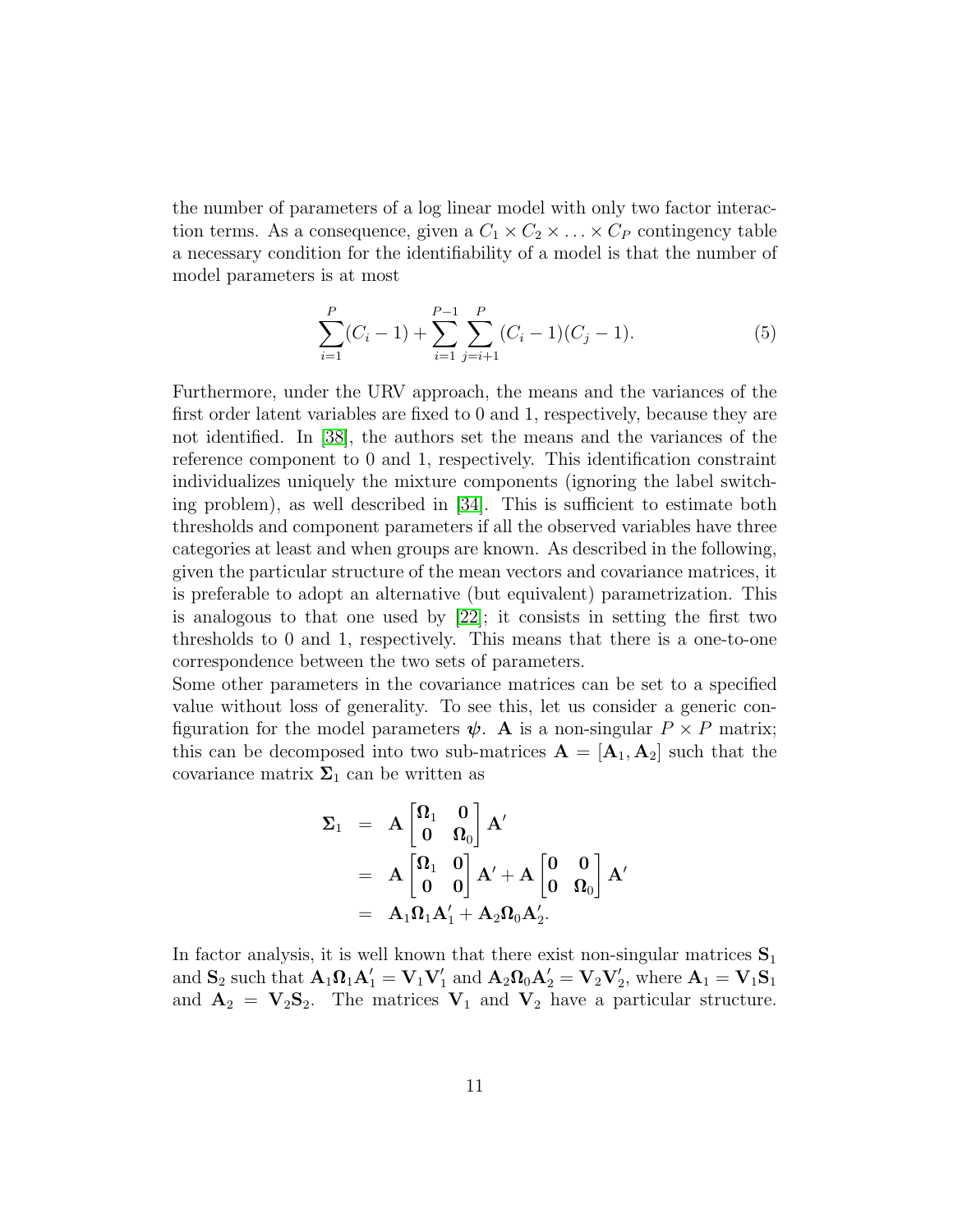Assuming that  $P = 5$  and  $Q = 3$ ,  $V_1$  is of order  $5 \times 3$  and it looks like

$$
\mathbf{V}_1 = \begin{bmatrix} v_{11} & 0 & 0 \\ v_{21} & v_{22} & 0 \\ v_{31} & v_{32} & v_{33} \\ v_{41} & v_{42} & v_{43} \\ v_{51} & v_{52} & v_{53} \end{bmatrix};
$$

while  $V_2$  is of order  $5 \times 2$  and it looks like

$$
\mathbf{V}_2 = \begin{bmatrix} v_{11} & 0 \\ v_{21} & v_{22} \\ v_{31} & v_{32} \\ v_{41} & v_{42} \\ v_{51} & v_{52} \end{bmatrix}.
$$

In other words,  $V_1$  and  $V_2$  have a lower triangular matrix in the first  $Q$  and  $(P - Q)$  rows, respectively.

As regards  $\Sigma_g$  with  $g = 2, \ldots, G$  it follows that

$$
\begin{array}{ccl} \boldsymbol{\Sigma}_g &=& \mathbf{A}_1 \boldsymbol{\Omega}_g \mathbf{A}_1^\prime + \mathbf{A}_2 \boldsymbol{\Omega}_0 \mathbf{A}_2 \\ &=& \mathbf{V}_1 \mathbf{S}_1 \boldsymbol{\Omega}_g \mathbf{S}_1^\prime \mathbf{V}_1^\prime + \mathbf{V}_2 \mathbf{V}_2^\prime \\ &=& \mathbf{V}_1 \boldsymbol{\Omega}_g^\star \mathbf{V}_1^\prime + \mathbf{V}_2 \mathbf{V}_2^\prime. \end{array}
$$

Finally, the factorization shown above does not create any problem on the structure of the mean vectors. Indeed, we observe that

$$
\begin{array}{ccl}\n\boldsymbol{\mu}_g &=& \begin{bmatrix} \mathbf{A}_1 & \mathbf{A}_2 \end{bmatrix} \begin{bmatrix} \boldsymbol{\eta}_g \\ \boldsymbol{\eta}_0 \end{bmatrix} = \begin{bmatrix} \mathbf{V}_1 \mathbf{S}_1 & \mathbf{V}_2 \mathbf{S}_2 \end{bmatrix} \begin{bmatrix} \boldsymbol{\eta}_g \\ \boldsymbol{\eta}_0 \end{bmatrix} \\
&=& \begin{bmatrix} \mathbf{V}_1 & \mathbf{V}_2 \end{bmatrix} \begin{bmatrix} \mathbf{S}_1 \boldsymbol{\eta}_g \\ \mathbf{S}_2 \boldsymbol{\eta}_0 \end{bmatrix} = \begin{bmatrix} \mathbf{V}_1 & \mathbf{V}_2 \end{bmatrix} \begin{bmatrix} \boldsymbol{\eta}_g^{\star} \\ \boldsymbol{\eta}_0^{\star} \end{bmatrix},\n\end{array}
$$

where  $S_2$  is a matrix of order  $(P - Q) \times (P - Q)$ . Thus the number of parameters needed to estimate the model with Q variables carrying classification power,  $Q$  noisy variables and  $G$  components is given by

$$
\underbrace{G-1}_{p_1,\ldots,p_{G-1}} + \underbrace{Q(Q+1)/2 + Q(P-Q)}_{\mathbf{V}_1} + \underbrace{(G-1)Q(Q+1)/2}_{\mathbf{n}_2^*,\ldots,\mathbf{n}_G^*} + \underbrace{(P-Q)(P-Q+1)/2 + Q(P-Q)}_{\mathbf{V}_2} + \underbrace{GQ}_{\eta_1^*,\ldots,\eta_G^*} + \underbrace{P-Q}_{\eta_0} + \underbrace{\sum_{i=1}^{P}C_i-3P}_{thresholds}
$$

This should be less or equal to the maximum number needed to saturate a log linear model with two factor interaction terms in (5).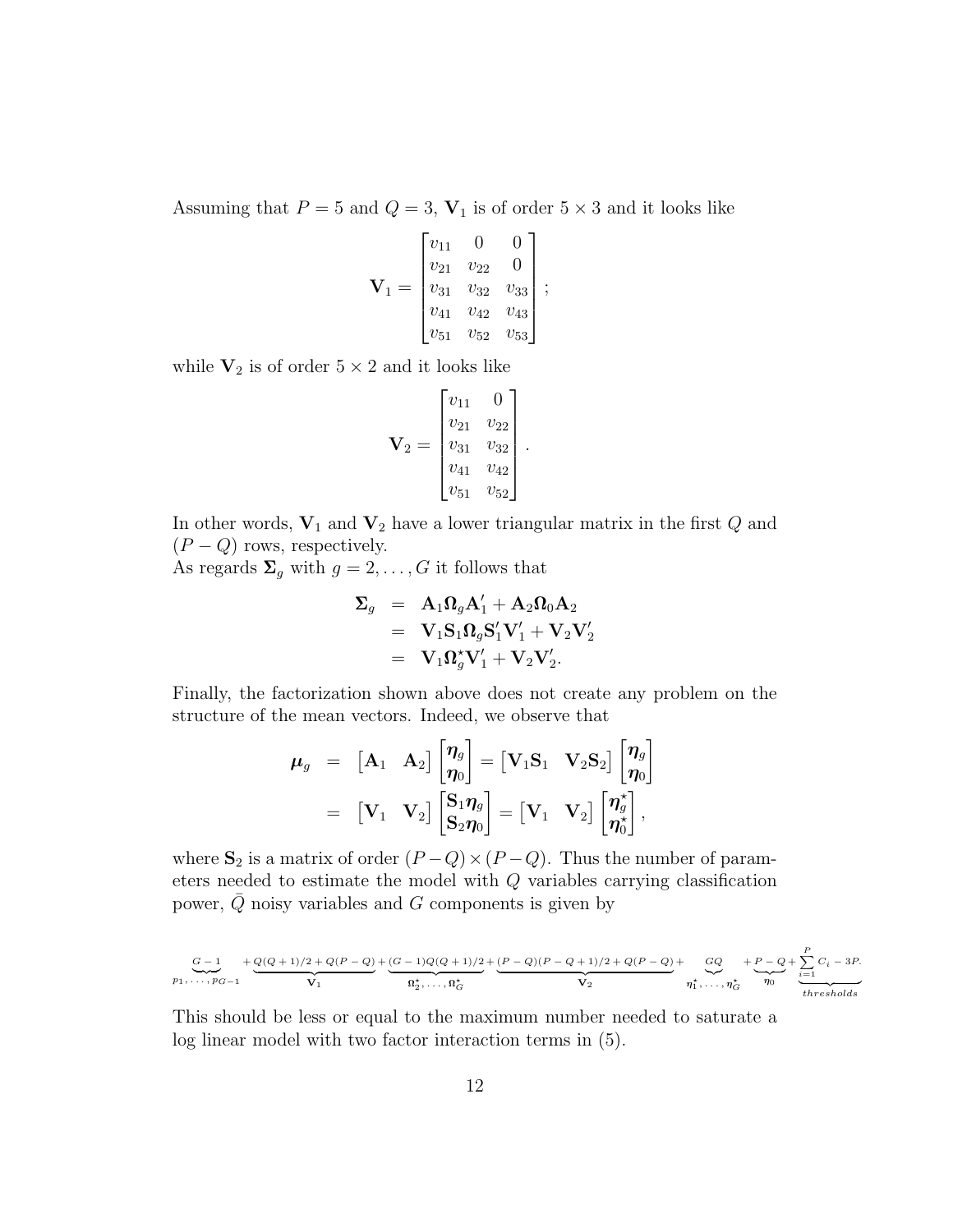#### 6 Interpretation of matrix A

As said previously, the ordinal variables are assumed to be a partial manifestation of first-order latent variables, which are a linear combinations of second-order latent variables. The main role of matrix  $\bf{A}$  is to specify the coefficients of these linear combinations and thus, to identify the noisy variables. However this arises some interpretation issues, as it occurs in a factor analysis framework. The solutions provided in literature are different, but they share the same idea: yielding a sparse (simple) matrix to have an easier interpretation. To this aim, varimax and oblimin are the most popular types of rotation frequently used in the orthogonal and non-orthogonal cases, respectively. There exist many ways for creative thinking on a easier interpretation. For the current proposal we could apply a varimax rotation on  $\mathbf{A}_2$  and  $\mathbf{A}_1$ .

Furthermore, the matrix A plays a central role in estimating the correlation between the latent variables of first and second orders, whose covariance matrix is given by  $Cov(Y, \tilde{Y}) = A\Sigma_{\tilde{y}}$ ; we remark that  $Cov(Y)$  accounts for both the within and the between variance of the mixture. The observed variables that are most correlated with variables  $\tilde{\mathbf{y}}^{\bar{Q}}$  are identified as noise variables.

# 7 Model Selection

In the estimation procedure, we assume that both the number of mixture components and the number of noisy variables are fixed. In practice, they are unknown and thus, they must be estimated through observed data The best fitted model is chosen by selecting the model minimizing the C-BIC, introduced by [\[12\]](#page-30-7).

$$
\text{C-BIC} = -2p\ell(\hat{\psi}; \mathbf{x}) + \text{tr}\left(\hat{\mathbf{H}}^{-1}\hat{\mathbf{V}}\right)\log N. \tag{6}
$$

where **H** is the sensitivity matrix,  $\mathbf{H} = E(-\nabla^2 p\ell(\boldsymbol{\psi}; \mathbf{x}))$  while **V** is the variability matrix (the covariance matrix of the score vector),  $\mathbf{V} = Var(\nabla p\ell(\boldsymbol{\psi};\mathbf{x}))$ . The C-BIC has the same structure of BIC; the only difference is the way used to account for the model complexity. The BIC penalizes the likelihood by the term  $d \log N$ , where d is the total number of essential parameters. On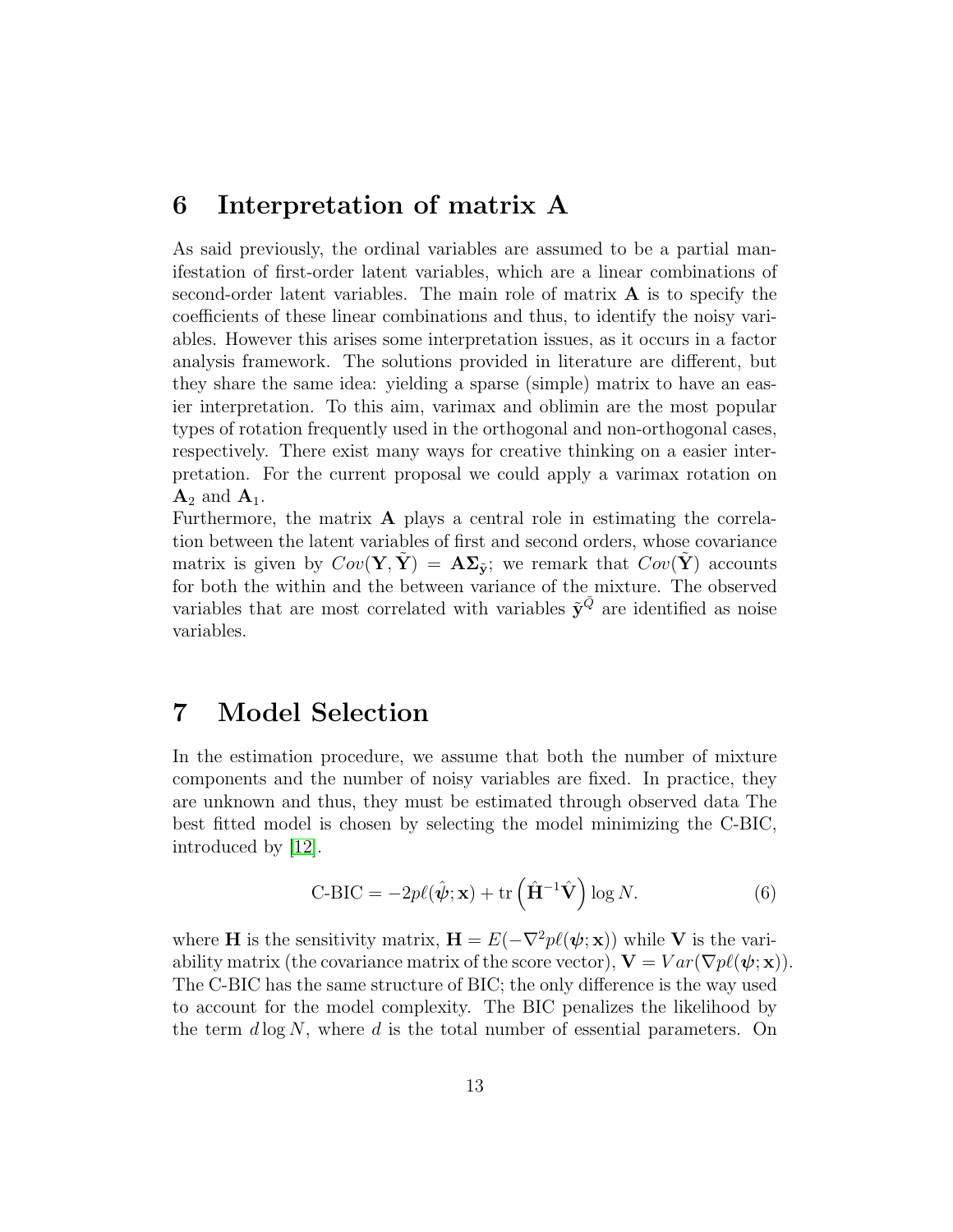the other hand C-BIC penalizes the likelihood by  $\mathrm{tr}(\hat{\mathbf{H}}^{-1}\hat{\mathbf{V}})\log N$ . In this case, the identity  $H = -V$  does not hold, since the likelihood components are not independent (differently from the full likelihood theory). However, if  $H = -V$ , then  $\text{tr}(\hat{\mathbf{H}}^{-1}\hat{\mathbf{V}})$  would be equal to d. Sample estimates of H and V for the model proposed are

$$
\hat{\mathbf{H}} = -\frac{1}{N} \sum_{r=1}^{R} n_r \nabla^2 p \ell(\hat{\boldsymbol{\psi}}; \mathbf{x})
$$

and

$$
\hat{\mathbf{V}} = \frac{1}{N} \sum_{r=1}^{R} n_r (\nabla p\ell(\hat{\boldsymbol{\psi}}; \mathbf{x})) (\nabla p\ell(\hat{\boldsymbol{\psi}}; \mathbf{x}))'.
$$

A simulation study testing its performance in a context of mixture models has been provided in [\[38,](#page-32-0) [39\]](#page-32-10). In the current work, in order to obtain the empirical estimates of the sensitivity and variability matrices, we have used the same numerical approximation technique described there. More precisely, the derivatives are estimated by finite differences. As regards the variability matrix a covariance matrix of the score function has been estimated for each response pattern. Computationally speaking it has been obtained by multiplying a matrix including the score functions for each response pattern times a diagonal matrix with the frequencies  $n_r$  on the main diagonal times the first matrix transposed. As regards the sensitivity matrix, we know from the theoretical results of the pairwise that each sub-likelihood (each component of the pairwise likelihood) is a true likelihood. This means that the second Bartlett's identity holds. This allows us to estimate the sensitivity matrix in the same fashion as before. However in this case the diagonal matrix has the frequencies  $n_{x_ix_j}$  on the main diagonal and the score functions refer to each response pattern for each pair of variables. Finally, the trace is obtained by summing the generalized eigenvalues of the two matrices, i.e. by solving the equation  $\mathbf{\hat{V}}\mathbf{x} = \lambda \mathbf{\hat{H}}\mathbf{x}$ . This allows to avoid inverting the sensitivity matrix, that may be imprecise and unstable.

#### 8 Simulation study

To evaluate the empirical behaviour of the proposal, a large-scale simulation study has been conducted. The performance has been evaluated in terms of recovering the true cluster structure using the following measures: the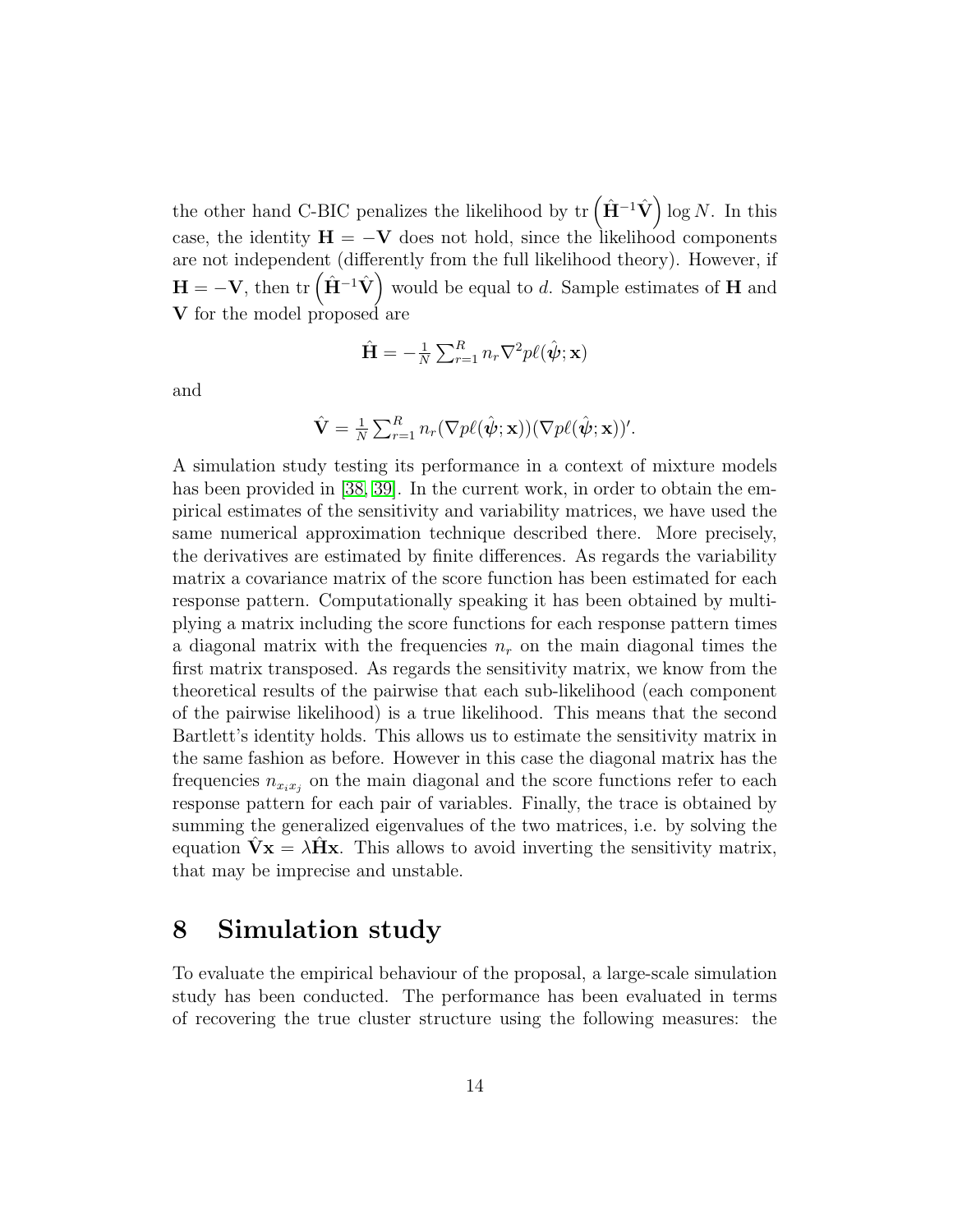loss measure (L) between the estimated and the true model and the Adjusted Rand Index (ARI) [\[20\]](#page-30-8) between the true hard partition matrix and that estimated. The former compares clusterings by set matching and it is given by the quadratic mean of the differences between the true and the estimated posterior probabilities. Since, label-switching plays an important role, we compute it for every possible permutation of the cluster membership labels of the resulting partition of  $N$  individuals and we choose the minimum value obtained. A smaller value clearly indicates a better performance with  $0 \leq L \leq 1$ . The second index can be considered a hard classification measure, while the former a fuzzy index. Given two different hard classification matrices,  $W$  and  $W$ , i.e. binary row matrices according to which observations are assigned to only one cluster, the ARI counts the pairs of observations that are assigned to the same or different clusters under both partition matrices and it is defined as

$$
ARI(\mathbf{W}, \hat{\mathbf{W}}) = \frac{R(\mathbf{W}, \hat{\mathbf{W}}) - E(R(\mathbf{W}, \hat{\mathbf{W}}))}{1 - E(R(\mathbf{W}, \hat{\mathbf{W}}))},
$$
(7)

where

$$
R(\mathbf{W}, \hat{\mathbf{W}}) = \frac{N_{11} + N_{00}}{\binom{N}{2}},
$$

where  $R(\mathbf{W}, \hat{\mathbf{W}})$  is the Rand Index, **W** and  $\hat{\mathbf{W}}$  are the true and the estimated partition matrices respectively,  $N_{11}$  is the number of pairs of observations in the same cluster under W and W and  $N_{00}$  is the number of pairs in different clusters under W and W; N is the sample size. The index has expected value zero for independent clusterings and maximum value 1 for identical clusterings.

Eight different scenarios have been considered under the presence or not of noise variables. In both cases we simulated 250 samples from a latent twocomponent Gaussian mixture model. However, in the first case we simulated five ordinal variables with five categories, but we assumed that only two  $(Q = 2)$  variables carry group discrimination information, the others are noise variables. In the second case, we assumed that three variables are less informative about cluster structure. Nevertheless, their means and variances still change across the groups (differently from the assumptions of the SCR model).

Under these two broad conditions, we have analysed four scenarios considering two different experimental factors: the sample size  $(N = 1000, 5000)$  and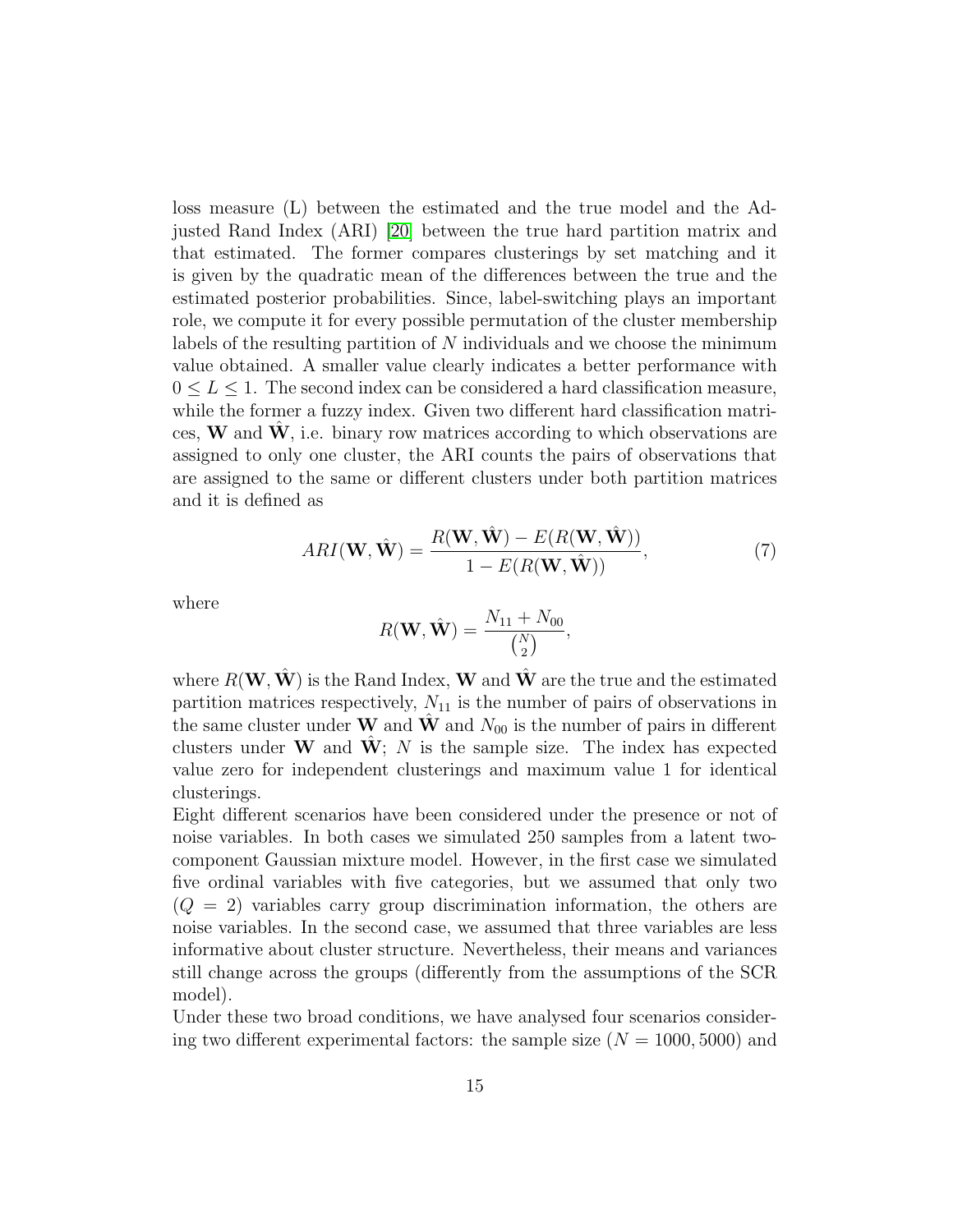the separation between clusters (well separated or not).

Given the simulated ordinal data, we compared the performances of the SCR model with the standard clustering model proposed in [\[38\]](#page-32-0). The parameter estimates were carried out through a pairwise EM algorithm, that has been initialized using rational starting points. In other words, we first fitted a Gaussian mixture model, treating the ranks as continuous. Then, we used its output properly. The algorithms were stopped when the increase in the asymptotic estimate log-likelihood between two consecutive steps was less than  $10^{-2}$ .

In the sequel, we analyze the simulation output in the case in which three noise variables exist; then, we analyze the case in which three variables are less informative about the cluster structure. This section ends with a comparison between these two main conditions.

Below, we report the true values used to generate the data according to the SCR model, i.e. the case in which there are three noise variables.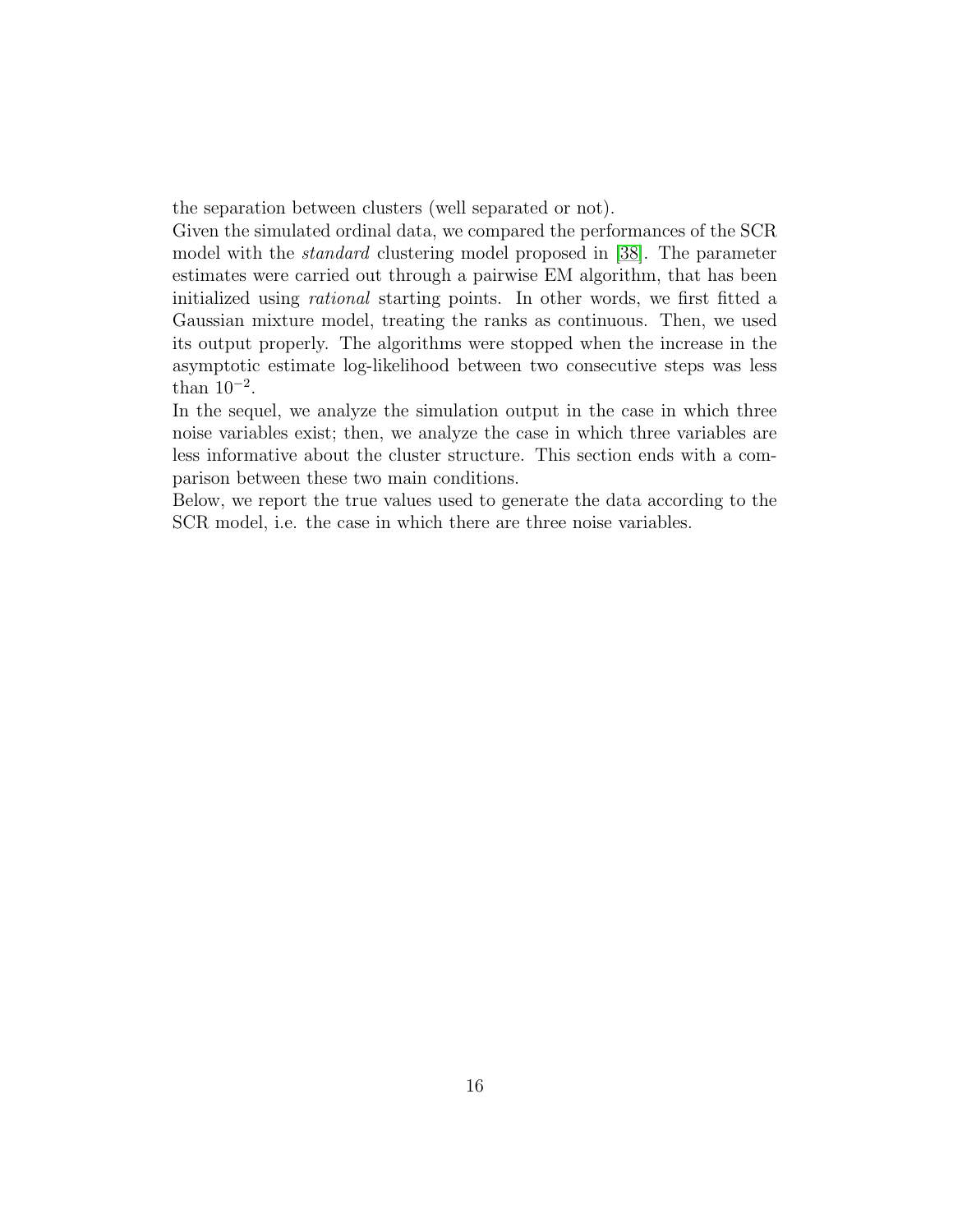| Common parameters in terms of A, $\eta$ and $\Omega$ |                                                                                                                                                                           |                                                                                                                                                                                                                                                                                                        |  |  |  |  |  |
|------------------------------------------------------|---------------------------------------------------------------------------------------------------------------------------------------------------------------------------|--------------------------------------------------------------------------------------------------------------------------------------------------------------------------------------------------------------------------------------------------------------------------------------------------------|--|--|--|--|--|
| Component weights<br>Means of noisy variables        | $p_1 = 0.3$                                                                                                                                                               | $p_2 = 0.7$<br>$\eta_0 = [0, 0, 0]$ '                                                                                                                                                                                                                                                                  |  |  |  |  |  |
| Covariance matrices                                  | $\Omega_1 = \begin{bmatrix} 1 & 0 \\ 0 & 1 \end{bmatrix}$                                                                                                                 | $\Omega_0 = \begin{bmatrix} 1 & 0 & 0 \\ 0 & 1 & 0 \\ 0 & 0 & 1 \end{bmatrix}$                                                                                                                                                                                                                         |  |  |  |  |  |
| Thresholds                                           |                                                                                                                                                                           | for each variable: $[0, 1, 2, 3]$                                                                                                                                                                                                                                                                      |  |  |  |  |  |
|                                                      | Separated groups                                                                                                                                                          |                                                                                                                                                                                                                                                                                                        |  |  |  |  |  |
|                                                      | Parametrization in terms of A, $\eta$ and $\Omega$                                                                                                                        |                                                                                                                                                                                                                                                                                                        |  |  |  |  |  |
|                                                      | $\eta_1 = [-2.24, 4.47]$                                                                                                                                                  |                                                                                                                                                                                                                                                                                                        |  |  |  |  |  |
|                                                      |                                                                                                                                                                           | $\Omega_2 = \begin{bmatrix} 1.25 & 0.75 \\ 0.75 & 1.25 \end{bmatrix}$ $\mathbf{A} = \begin{bmatrix} \sqrt{.8} & 0 & 0 & 0 & 0 \\ 0 & \sqrt{.8} & 0 & 0 & 0 \\ 0 & 0 & \sqrt{1.5} & 0 & 0 \\ 0 & 0 & 0 & \sqrt{1.5} & 0 \\ 0 & 0 & 0 & 0 & \sqrt{1.5} \end{bmatrix}$                                    |  |  |  |  |  |
|                                                      | Parametrization in terms of $\mu$ and $\Sigma$                                                                                                                            |                                                                                                                                                                                                                                                                                                        |  |  |  |  |  |
| $\mu$                                                | $[-2, 4, 0, 0, 0]$<br>70.8                                                                                                                                                | $[2.5, 0.5, 0, 0, 0]$ '<br>Г1.0<br>0.6<br>0 7                                                                                                                                                                                                                                                          |  |  |  |  |  |
| Σ                                                    | $\begin{bmatrix} 0 & 0.8 & 0 & 0 & 0 \ 0 & 0 & 1.5 & 0 & 0 \ 0 & 0 & 0 & 1.5 & 0 \ 0 & 0 & 0 & 0 & 1.5 \end{bmatrix}$                                                     | $\begin{bmatrix} 0.6 & 1.0 & 0 & 0 & 0 \\ 0 & 0 & 1.5 & 0 & 0 \\ 0 & 0 & 0 & 1.5 & 0 \\ 0 & 0 & 0 & 0 & 1.5 \end{bmatrix}$<br>1.5                                                                                                                                                                      |  |  |  |  |  |
|                                                      | Non-separated groups                                                                                                                                                      |                                                                                                                                                                                                                                                                                                        |  |  |  |  |  |
|                                                      | Parametrization in terms of A, $\eta$ and $\Omega$                                                                                                                        |                                                                                                                                                                                                                                                                                                        |  |  |  |  |  |
|                                                      | $\eta_1 = [-0., 403, 2.86]$                                                                                                                                               | $\eta_2 = [2.04, 0.41]'$<br>$\mathbf{\Omega}_2 = \begin{bmatrix} 2.3 & 1.3 \\ 1.3 & 2.2 \end{bmatrix}$ $\mathbf{A} = \begin{bmatrix} \sqrt{1.5} & 0 & 0 & 0 & 0 \\ 0 & \sqrt{1.5} & 0 & 0 & 0 \\ 0 & 0 & \sqrt{1.5} & 0 & 0 \\ 0 & 0 & 0 & \sqrt{1.5} & 0 \\ 0 & 0 & 0 & \sqrt{1.5} & 0 \end{bmatrix}$ |  |  |  |  |  |
|                                                      | Parametrization in terms of $\mu$ and $\Sigma$                                                                                                                            |                                                                                                                                                                                                                                                                                                        |  |  |  |  |  |
| $\mu$<br>Σ                                           | $[-0.5, 3.5, 0, 0, 0]$<br>$\mathbf{0}$<br>1.5<br>$\begin{bmatrix} 0 & 1.5 & 0 & 0 & 0 \\ 0 & 0 & 1.5 & 0 & 0 \\ 0 & 0 & 0 & 1.5 & 0 \\ 0 & 0 & 0 & 0 & 1.5 \end{bmatrix}$ | [2.5, 0.5, 0, 0, 0]<br>1.95<br>13.30<br>0<br>0 <sub>1</sub><br>3.30<br>0<br>1.95<br>$\overline{0}$<br>$\begin{array}{ccc} 1.5 & \hspace{.1cm} 0 \\ 0 & \hspace{.1cm} 1.5 \end{array}$<br>$\overline{0}$<br>$\mathbf{0}$<br>0<br>$\,0\,$<br>$\mathbf{0}$<br>$\overline{0}$                              |  |  |  |  |  |
|                                                      | $\Omega$<br>$\Omega$<br>1.5                                                                                                                                               | $\overline{0}$<br>$\Omega$<br>$\Omega$<br>$\mathbf{0}$<br>1.5                                                                                                                                                                                                                                          |  |  |  |  |  |

Table 1: True values of the latent mixture model and thresholds under different scenarios. The data were generated according the structure assumed by the SCR model.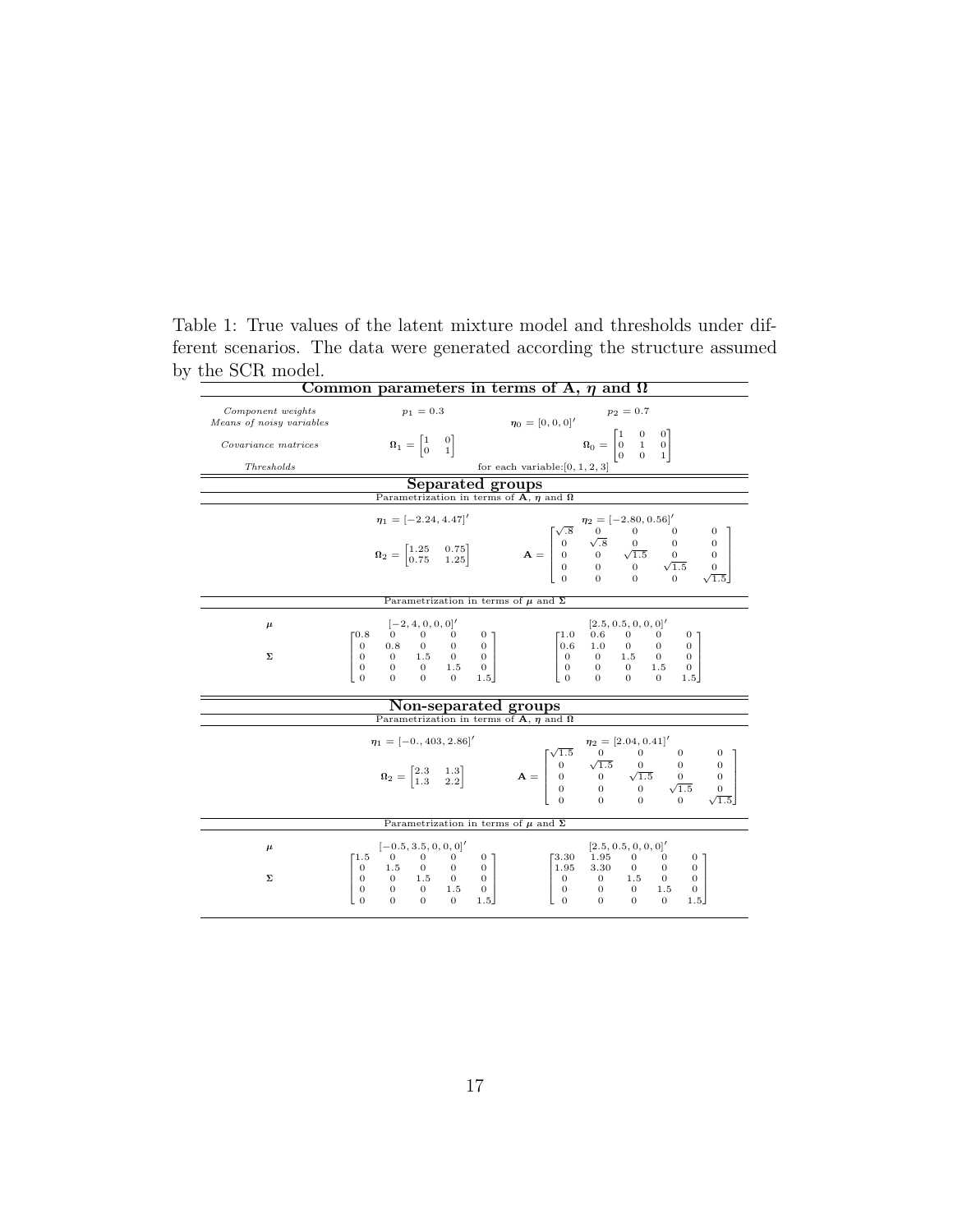Figure 1: Box-plots of ARI for the posterior probabilities. Data generated from a two-component latent mixture; 5 ordinal variables with 5 categories; three of them are noisy variables.  $N=1000,5000$ . Separated/non-separated groups. 250 samples.



All simulation results are reported in the appendix. Figures 1 and 2 show the distributions of the adjusted rand index and loss measure, respectively, in the four different scenarios. On the left side the sample size is equal to 1000, while on the right one is equal to 5000; in the first row the groups are separated, while in the second one the groups are not separated. To be more clear and to have more comparable results, the range of the y-axis has been cut  $(0.5, 1]$  and  $[0, 0.5]$  for the adjusted rand index and loss measure, respectively). The pairwise estimators shows consistency: as N increases we obtain better classification performance and the variances of ARI and loss are smaller. Furthermore, the clustering performance becomes poorer as the components are less separated. Comparing the two fitted models, we observe that SRC outperforms the pairwise clustering in all scenarios, as expected. However, the gap in performance depends on the specific scenario. In general, the gap seems to increase when the groups are less separated and the sample size is smaller.

Now, we report the simulation results for the case in which the data were not generated according the structure assumed by the SCR model. They were assumed to be a categorization of a latent two-component Gaussian mixture model, whose true parameters are reported below. There are three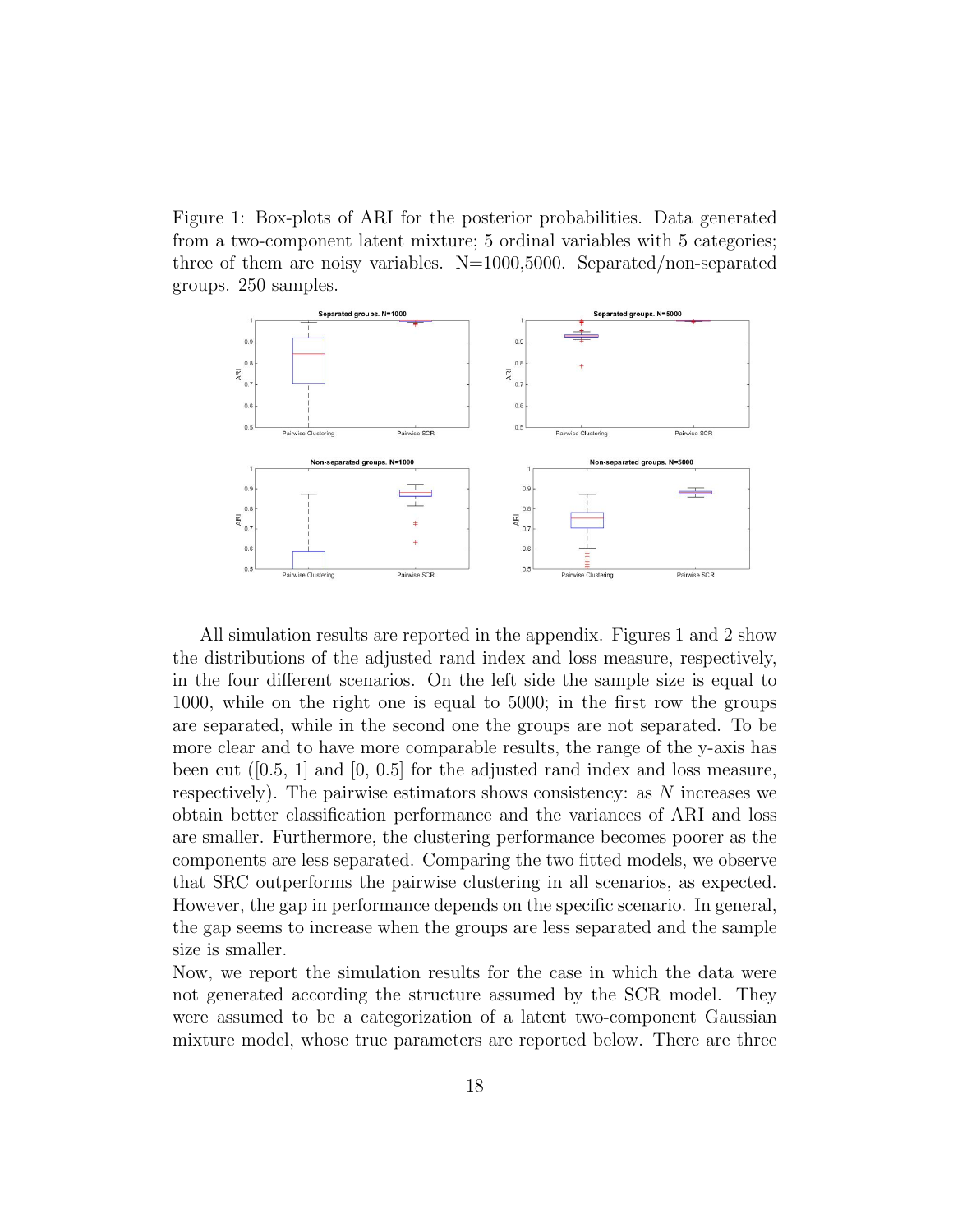Figure 2: Box-plots of LOSS for the posterior probabilities. Data generated from a two-component latent mixture; 5 ordinal variables with 5 categories; three of them are noisy variables.  $N=1000,5000$ . Separated/non-separated groups. 250 samples.



less informative variables; they are less informative in the sense that their means and variances change slightly over the components. In other word, based on these variables, the two components are almost totally overlapped.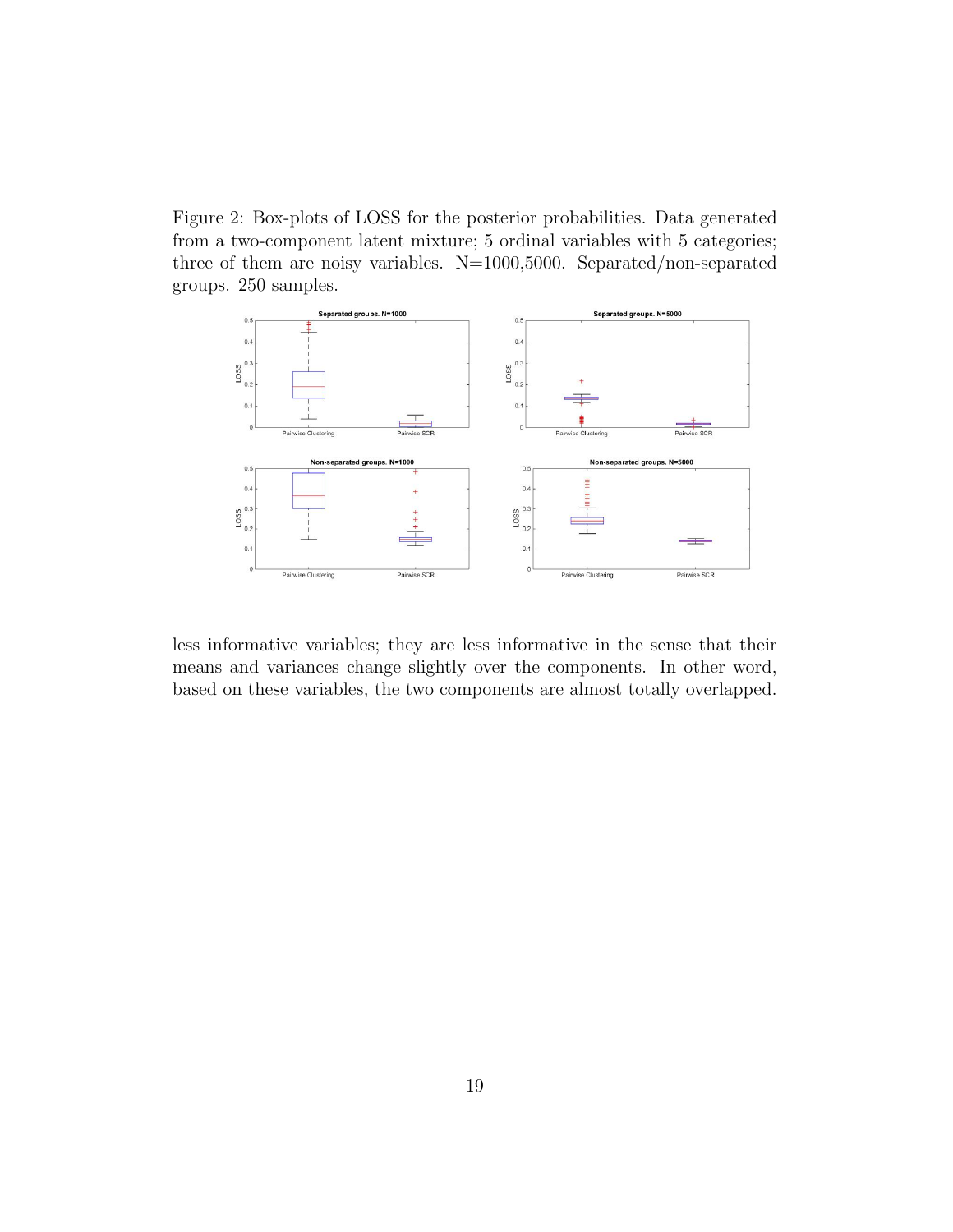Table 2: True values of the latent mixture model and thresholds under different scenarios. The data were generated by thresholding a latent twocomponent Gaussian mixture model.

|            |                | Gudonan muxicare |                            |                | Separated groups |                                   |                         |                          |                |                |
|------------|----------------|------------------|----------------------------|----------------|------------------|-----------------------------------|-------------------------|--------------------------|----------------|----------------|
|            |                |                  |                            |                |                  |                                   |                         |                          |                |                |
|            |                |                  | $p_1 = 0.3$                |                |                  |                                   |                         | $p_2 = 0.7$              |                |                |
| $\mu$      |                |                  | $[-2, 4, 0, -0.5, 0]'$     |                |                  |                                   | [2.5, 0.5, 0.5, 0, 0.5] |                          |                |                |
|            | Г0.8           | $\overline{0}$   | $\overline{0}$             | $\overline{0}$ | 0                | 1.25                              | 0.75                    | $\mathbf{0}$             | 0              | 0              |
|            | $\overline{0}$ | 0.8              | $\overline{0}$             | $\overline{0}$ | $\theta$         | 0.75                              | 1.25                    | $\overline{0}$           | $\overline{0}$ | $\theta$       |
| Σ          | $\overline{0}$ | $\overline{0}$   | 1.5                        | $\overline{0}$ | $\overline{0}$   | $\mathbf{0}$                      | $\overline{0}$          | $1.0\,$                  | $\theta$       | $\theta$       |
|            | $\overline{0}$ | $\overline{0}$   | $\overline{0}$             | 1.5            | $\overline{0}$   | $\theta$                          | 0                       | $\overline{0}$           | 1.0            | $\mathbf{0}$   |
|            | $\overline{0}$ | $\Omega$         | $\Omega$                   | $\overline{0}$ | 1.5              | $\overline{0}$                    | $\Omega$                | $\overline{0}$           | $\overline{0}$ | 1.0            |
| Thresholds |                |                  |                            |                |                  | for each variable: $[0, 1, 2, 3]$ |                         |                          |                |                |
|            |                |                  |                            |                |                  | Non-separated groups              |                         |                          |                |                |
|            |                |                  | $p_1 = 0.3$                |                |                  |                                   |                         | $p_2 = 0.7$              |                |                |
| $\mu$      |                |                  | $[-0.5, 3.5, 0, -0.5, 0]'$ |                |                  |                                   | [2.5, 0.5, 0.5, 0, 0.5] |                          |                |                |
|            | $-1.5$         | 0                | $\bf{0}$                   | 0              | 0                | 2.2                               | 1.3                     | 0                        | 0              | 0              |
|            | $\overline{0}$ | 1.5              | $\overline{0}$             | $\theta$       | $\theta$         | 1.3                               | 2.2                     | $\overline{\phantom{0}}$ | $\overline{0}$ | $\Omega$       |
| Σ          | $\overline{0}$ | $\overline{0}$   | 1.5                        | $\overline{0}$ | $\theta$         | $\overline{0}$                    | $\overline{0}$          | 1.0                      | $\theta$       | $\Omega$       |
|            | $\overline{0}$ | $\overline{0}$   | $\overline{0}$             | 1.5            | $\overline{0}$   | $\Omega$                          | $\overline{0}$          | $\overline{0}$           | 1.0            | $\overline{0}$ |
|            | $\overline{0}$ | $\Omega$         | $\Omega$                   | $\overline{0}$ | 1.5              | $\Omega$                          | $\Omega$                | $\Omega$                 | $\mathbf{0}$   | 1.0            |
| Thresholds |                |                  |                            |                |                  | for each variable: $[0, 1, 2, 3]$ |                         |                          |                |                |

All simulation results are reported in the appendix. Figures 3 and 4 show the distributions of the adjusted rand index and loss measure, respectively, in the four different scenarios. Once again, the pairwise estimators shows consistency. As the degree of overlap between components increases, the performances worsen. Comparing the two fitted models, the only scenario in which their performances are almost the same is the *easiest*, i.e. when the groups are separated and the thresholds are equidistant. In all other scenarios, it seems that the presence of three less informative variables mask the cluster structure, and therefore this is not successfully recovered by the pairwise clustering model. Conversely, the SCR model recognizes the presence of some noise dimensions and identifies the two variables carrying the discriminative classification information, using less parameters (in other words it a more parsimonious model). This leads to better results in terms of clustering performances.

Finally, we compare briefly the two main conditions: the existence of noise variables versus the existence of less informative variables. When there are less informative variables (i.e. looking at Figures 3 and 4) we note that the performances of pairwise clustering model improve, compared to Figures 1 and 2. This is somehow expected, since in the last case, even if the cluster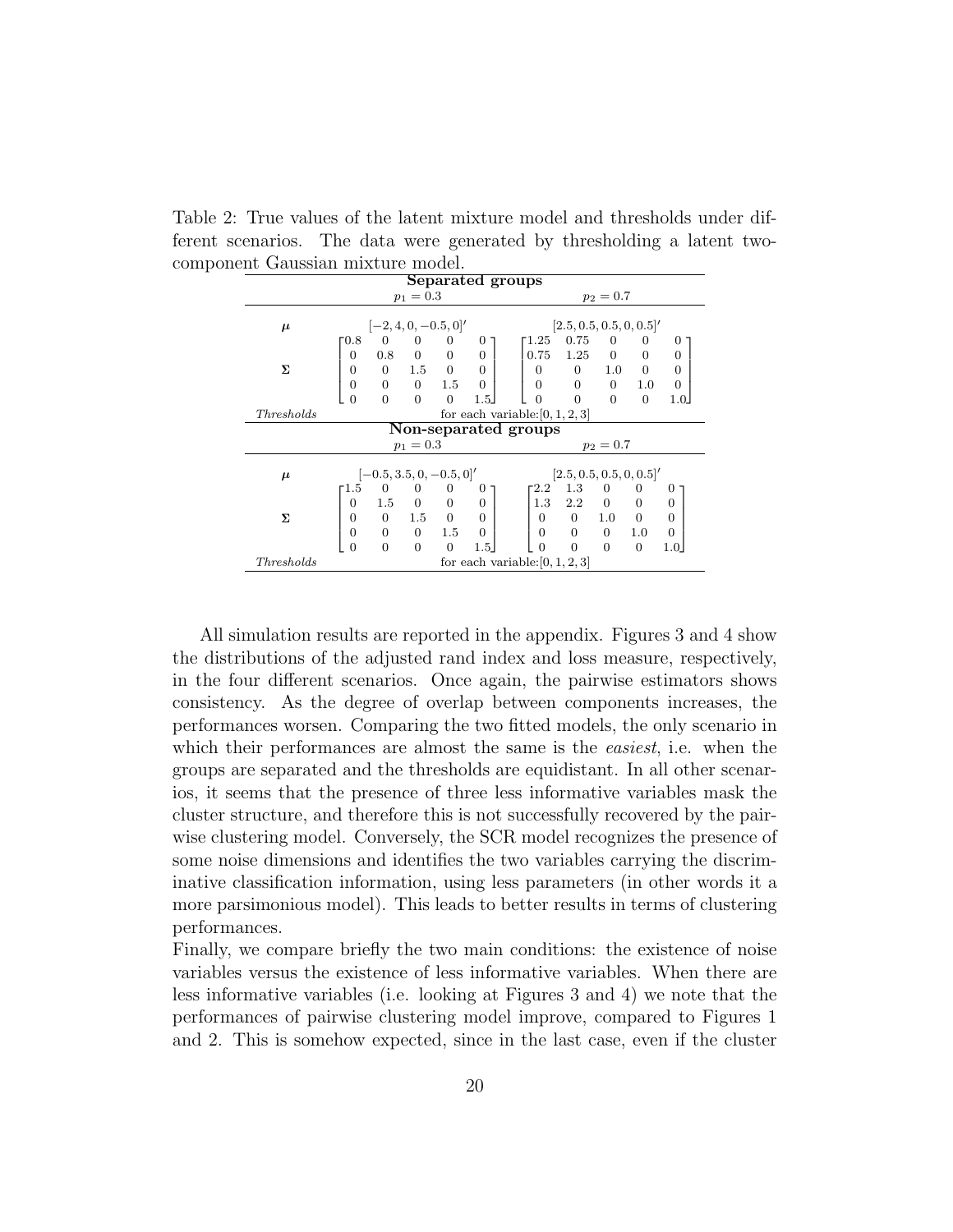Figure 3: Box-plots of ARI for the posterior probabilities. Data generated from a latent two-component mixture model; 5 ordinal variables with 5 categories; three of them are less informative about the cluster structure. N=1000,5000. Separated/non-separated groups. 250 samples.



Figure 4: Box-plots of LOSS for the posterior probabilities. Data generated from a latent two-component mixture model; 5 ordinal variables with 5 categories; three of them are less informative about the cluster structure. N=1000,5000. Separated/non-separated groups. 250 samples.

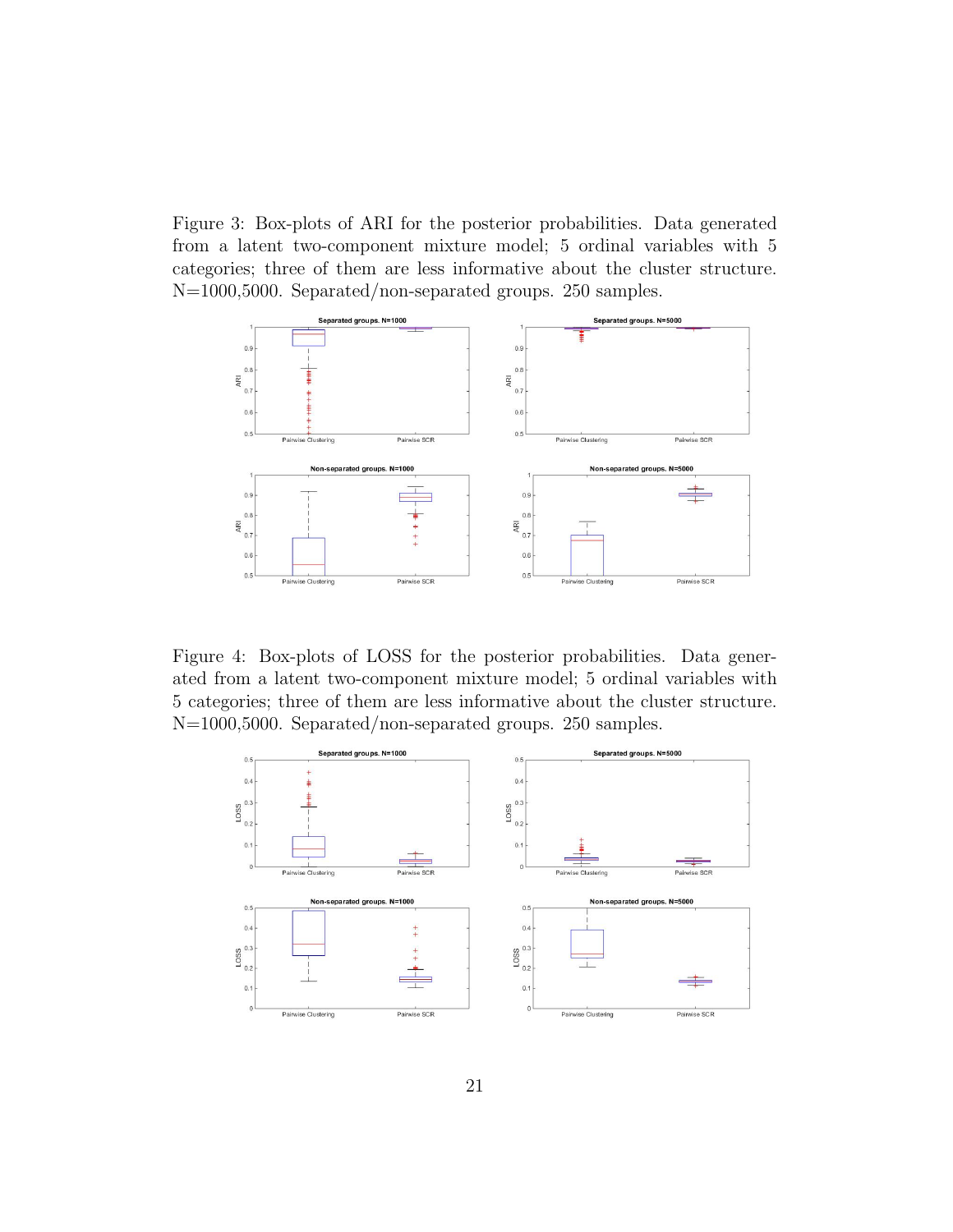structure could be masked, there is no mis-specification between the generating data process and the fitting model. Nevertheless, due to the presence of some less informative variables makes its performances, it is still outperformed by the SCR model. On the other hand, this shows some degree of robustness for the SCR model; in other words, even if the data were generated from a mis-specified model, this does no effect its performances.

# 9 Application to Real Data

In this section the proposed modelling methodology is applied to a real dataset.

#### 9.1 General Social Survey dataset

To illustrate how the model can be used we apply it to a set of data taken from the General Social Survey and displayed in Table 3. This is a well known dataset in educational field, analysed by [\[17\]](#page-30-9) and re-analysed recently by [\[14\]](#page-30-10) and [\[38\]](#page-32-0). It is a three-way cross-classification table of 1,517 people on three ordinal variables: happiness (3 categories), years of completed schooling (4 categories), and number of siblings (5 categories).

Table 3: Three-way cross-classification of U.S. sample according to their reported happiness, years of schooling and number of siblings

|                |            | Number of Siblings |               |                |    |  |  |  |  |
|----------------|------------|--------------------|---------------|----------------|----|--|--|--|--|
| Year of School |            |                    |               |                |    |  |  |  |  |
| Completed      | $0 - 1$    | 2-3                | $4 - 5$       | $6 - 7$        | 8+ |  |  |  |  |
|                |            |                    | Not too Happy |                |    |  |  |  |  |
| < 12           | 15         | 34                 | 36            | 22             | 61 |  |  |  |  |
| 12             | 31         | 60                 | 46            | 25             | 26 |  |  |  |  |
| 13-16          | 35         | 45                 | 30            | 13             | 8  |  |  |  |  |
| $17+$          | 18         | 14                 | 3             | 3              | 4  |  |  |  |  |
|                |            |                    | Pretty Happy  |                |    |  |  |  |  |
| < 12           | 17         | 53                 | 70            | 67             | 79 |  |  |  |  |
| 12             | 60         | 96                 | 45            | 40             | 31 |  |  |  |  |
| 13-16          | 63         | 74                 | 39            | 24             | 7  |  |  |  |  |
| $17+$          | 15         | 15                 | 9             | $\overline{2}$ | 1  |  |  |  |  |
|                | Very Happy |                    |               |                |    |  |  |  |  |
| < 12           | 7          | 20                 | 23            | 16             | 36 |  |  |  |  |
| 12             | 5          | 12                 | 11            | 12             | 7  |  |  |  |  |
| 13-16          | 5          | 10                 | 4             | 4              | 3  |  |  |  |  |
| $17+$          | 1          | $\overline{2}$     | 9             | 0              | 1  |  |  |  |  |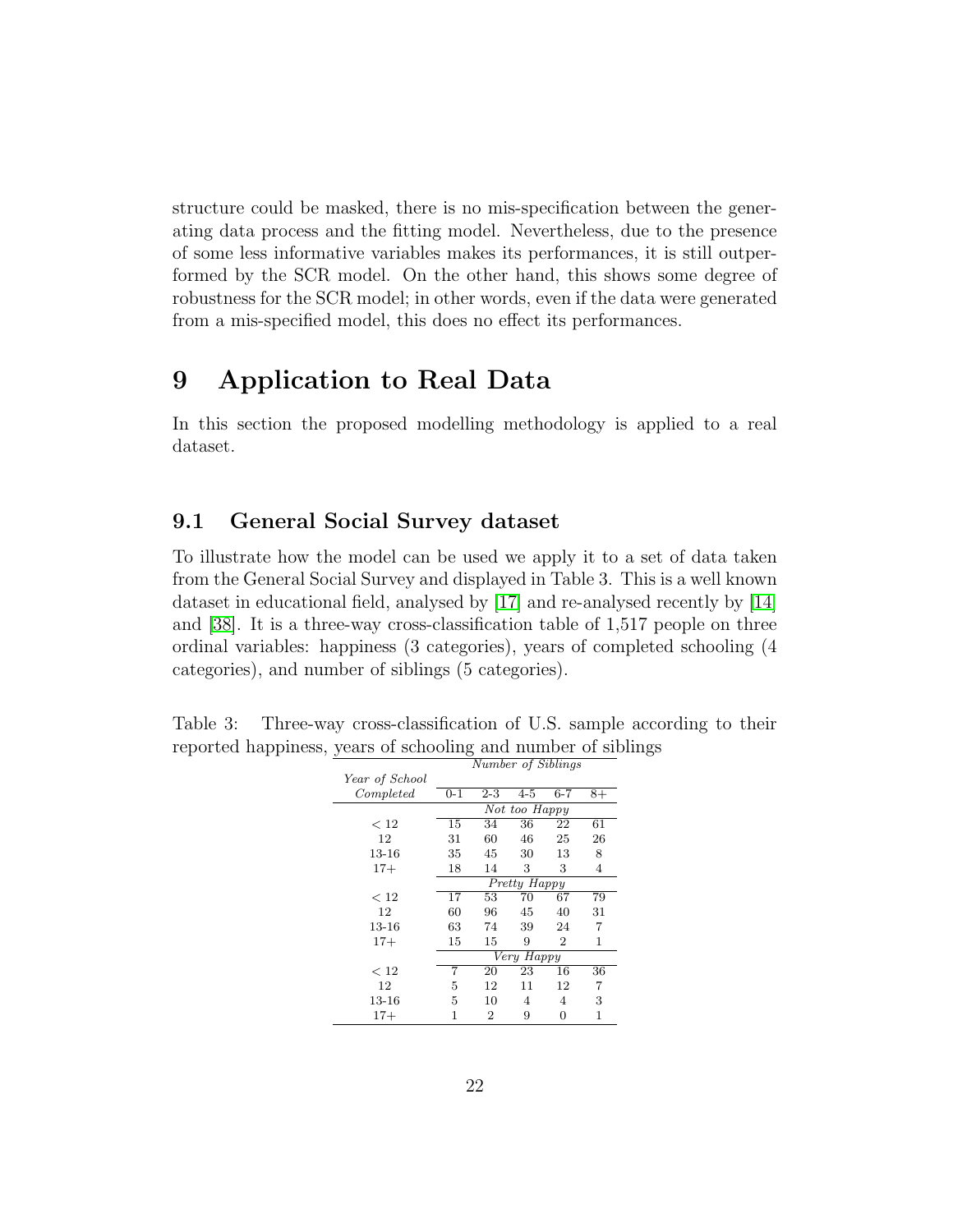Figure 5: Heat map of posterior probabilities



We initialized the pairwise EM algorithm considering 100 different random starting points. We run 9 different scenarios varying both the number of clusters  $G = 1, 2, 3$  and the number of variables with classification power  $Q = 1, 2, 3$ . All models with G greater than 3 cannot be identified. The final model is chosen by minimizing the C-BIC.

The best fitted model is given by  $G = 2$  and  $Q = 1$  (see Table 2), with the component weights equal to 0.28 and 0.72, respectively. Figure 3 represents the posterior probabilities to belong to the largest component. It is worth noting that there is a clear classification between the two groups as the number of completed years of schooling increases. Moreover it is interesting to note that years of completed schooling is the only variable with discriminative power, since the posterior probabilities do not change substantially over the levels of happiness or the number of siblings.

The correlation between the first- and second-order variables (by rows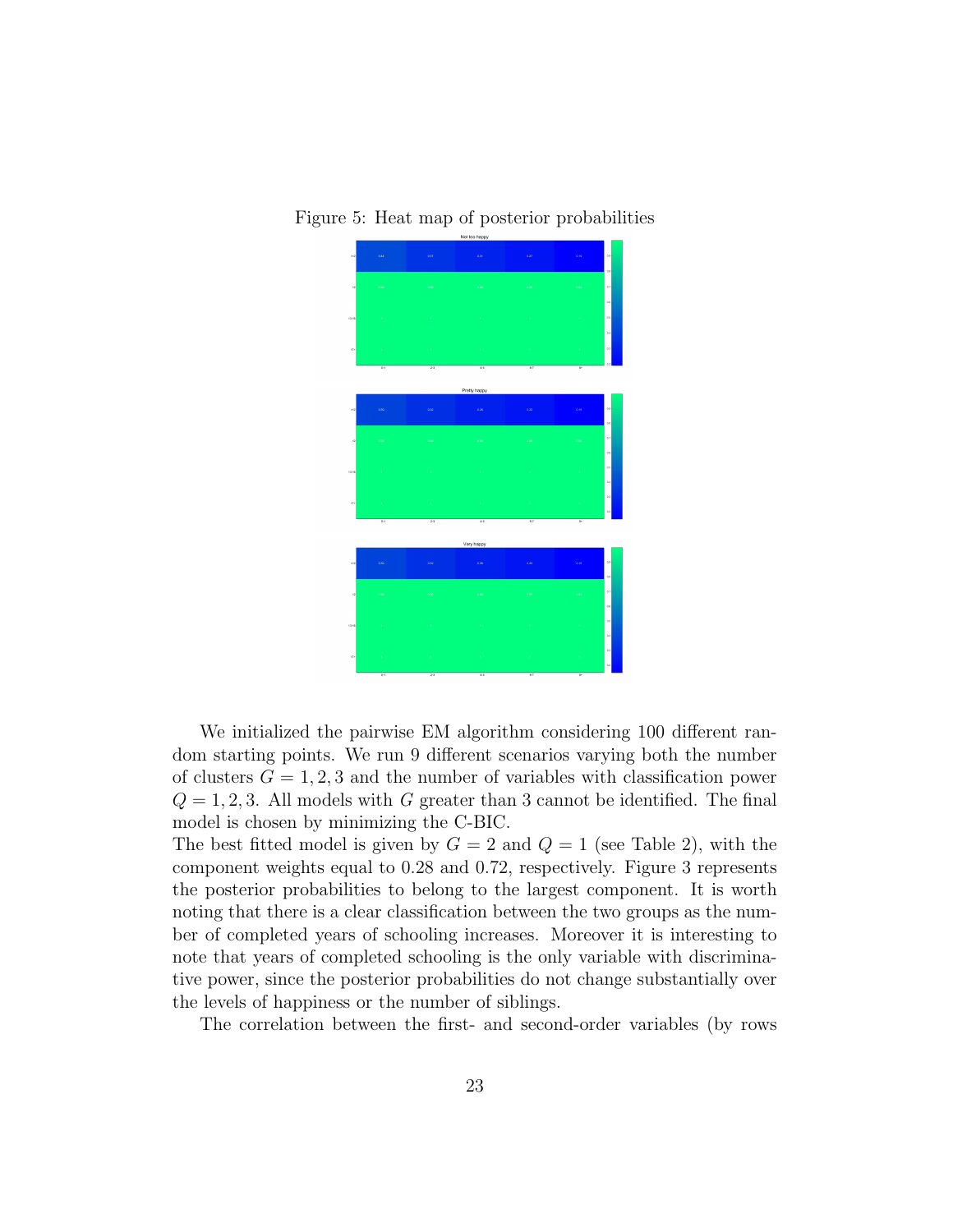Table 4: Model choice according to the composite information criteria C-BIC.

|       | $G=1$ | $G=2$ | $G = 3$ |
|-------|-------|-------|---------|
| $Q=1$ | 24717 | 22848 | 22890   |
| $Q=2$ | 23151 | 22881 | 22891   |
|       | 22937 | 22896 | 22972   |

and by columns, respectively) is

|                      | $0.9997 -0.0797 -0.0094$ |           |
|----------------------|--------------------------|-----------|
| $-0.4763$ , 0.8977   |                          | $-0.0988$ |
| $-0.1740 \pm 0.1015$ |                          | 0.9824    |

This leads to some straightforward conclusions: to detect the noisy variables we should look at the highest correlation on the last two columns  $(\tilde{y}_2, \tilde{y}_3)$ . The most correlated variables are  $y_2$  and  $y_3$  with correlations equal to 0.90 and 0.98, respectively.

Furthermore, in order to test the right behaviour of our proposal, in the original dataset we have included a noisy ordinal variable with three categories obtained by thresholding a standard normal variable. As expected the best

Table 5: Model choice according to the composite information criteria C-BIC.

|       | $G=1$ | $G=2$ | $G = 3$ |
|-------|-------|-------|---------|
| $Q=1$ | 44407 | 44133 | 44151   |
| $Q=2$ | 44719 | 44182 | 44166   |
| $Q=3$ | 44423 | 44162 | 44186   |
| $Q=4$ | 44809 | 44219 | 44313   |

fitted model is that one minimizing C-BIC, that is the model with  $G = 2$ and  $Q = 1$  with a C-BIC value of 44133.

The correlation between the first- and second-order variables (by rows and by columns, respectively) is

|                     | $0.9986$ $-0.1726$ $-0.0259$ $-0.0096$ |        |        |
|---------------------|----------------------------------------|--------|--------|
| $-0.4800$ 0.9286    |                                        | 0.0286 | 0.0019 |
| $-0.2157$ $0.0349$  |                                        | 0.9816 | 0.0038 |
| $-0.0580 = -0.0119$ |                                        | 0.0260 | 0.9985 |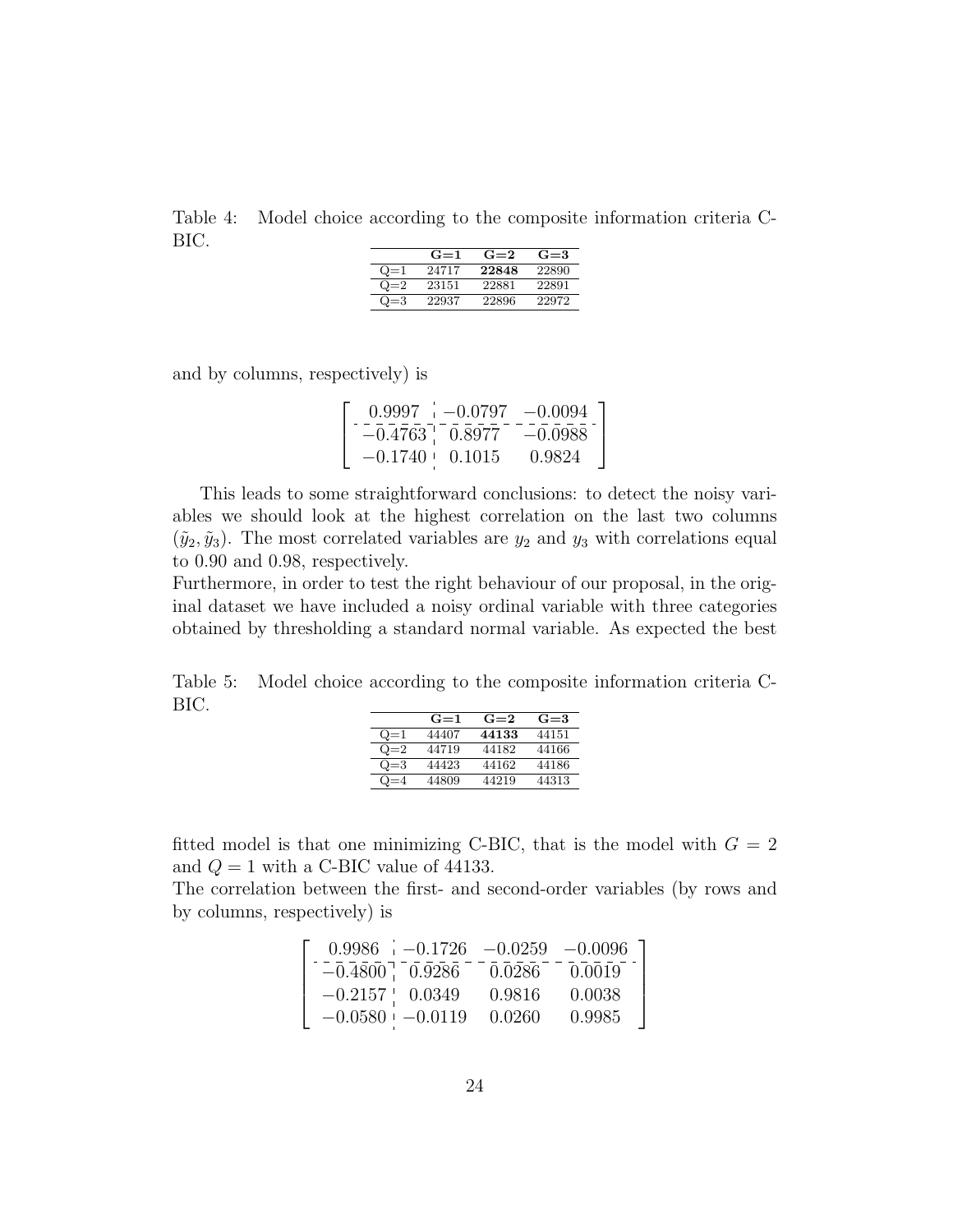This leads to some straightforward conclusions: to detect the noisy variable we should look at the highest correlation on the last three columns  $(\tilde{y}_2, \tilde{y}_3, \tilde{y}_4)$ . The most correlated variables are  $y_2, y_3, y_4$  with correlations equal to 0.93, 0.98 and 1, respectively.

#### 10 Concluding Remarks

In this paper an extension of the model proposed by [\[11,](#page-29-1) [25,](#page-31-1) [38\]](#page-32-0) has been introduced. The proposal allows to select the variables that are significant for clustering. Indeed in many applications, it is possible that only some variables have classification power. From a statistical modelling point of view, this means requiring a particular structure for the means and the covariance matrices. Following the URV approach the ordinal variables are considered a partial manifestation of first-order latent variables. To detect the presence of noisy variables and/or dimensions, these are assumed to be linear combinations of two independent sets of second-order latent variables. Such proposal reduces and clusters ordinal data simultaneously. Nevertheless if there is no noisy variable, but only noisy dimensions, it reduces to a more parsimonious mixture model to cluster ordinal data (compared to the proposals existing in literature). Whatever the structure is (apart from the independence case), the full likelihood always involves multidimensional integrals that cannot be computed in a closed form. For this reason, the parameter estimation is carried out through the maximization of an easier surrogate function, that is the pairwise likelihood. In order to classify the observations, the posterior probabilities are re-constructed through the IPF algorithm. After exploring the effectiveness of the proposal through a large-scale simulation study, an application to real dataset has been analysed. To validate the proposal, a further experiment has been conducted: an ordinal noisy variable has been added to the original General Social Survey dataset. In all cases the best fitted model has been chosen by minimizing the information criterion C-BIC. Even if the proposal seems to be promising, there are some open issues. For example, in the current work we do not provide a graphical representation of the output in a reduced space. It is not straightforward for two main reasons: ordinal variables do not have a friendly graphical representation and furthermore, there exist two different orders of latent variables. However, this challenge gives us motivation for further research.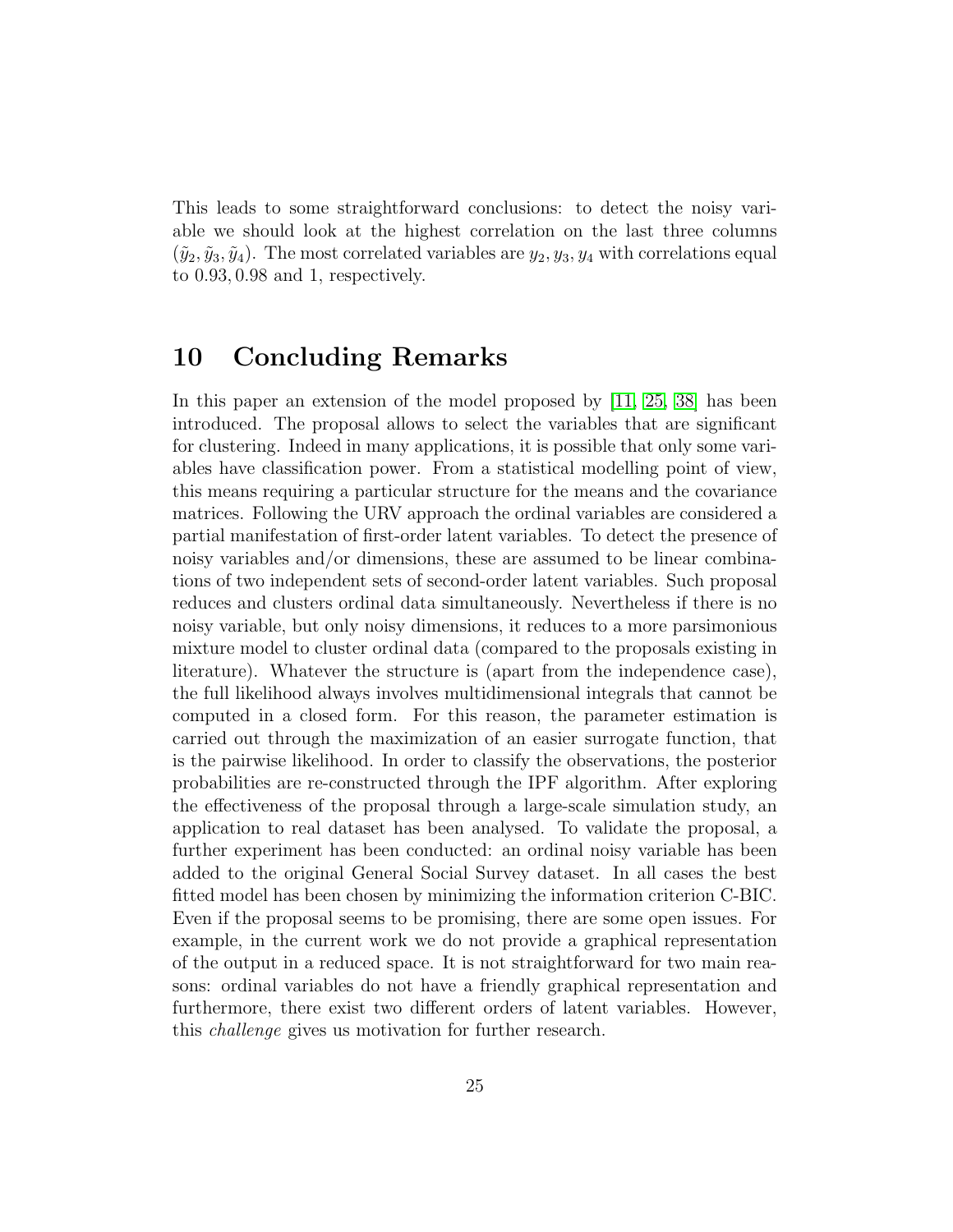# Appendix

#### 10.1 Data generated from the SCR model

Table 6: Simulation results: ARI and loss for the posterior probabilities. Data generated from a two-component latent mixture; 5 ordinal variables with 5 categories; three of them are noisy variables. Separated groups. N=1000 and R=250 samples.

|              | <b>Adjusted Rand Index</b> |        |             |            |         |            |             |  |  |  |  |
|--------------|----------------------------|--------|-------------|------------|---------|------------|-------------|--|--|--|--|
|              | Mean                       | St.Dev | $q = 0.025$ | $q = 0.25$ | $q=0.5$ | $q = 0.75$ | $q = 0.975$ |  |  |  |  |
|              |                            |        |             |            |         |            |             |  |  |  |  |
| Pairwise $C$ | 0.7518                     | 0.2478 | 0.5446      | 0.7543     | 0.8436  | 0.9004     | 0.9385      |  |  |  |  |
| Pairwise SCR | 0.9970                     | 0.0040 | 0.9958      | 0.9959     | 1.0000  | 1.0000     | 1.0000      |  |  |  |  |
|              |                            |        |             |            |         |            |             |  |  |  |  |
|              |                            |        |             | Loss       |         |            |             |  |  |  |  |
|              | Mean                       | St.Dev | $q = 0.025$ | $q = 0.25$ | $q=0.5$ | $q = 0.75$ | $q = 0.975$ |  |  |  |  |
|              |                            |        |             |            |         |            |             |  |  |  |  |
| Pairwise $C$ | 0.2230                     | 0.1247 | 0.1216      | 0.1560     | 0.1908  | 0.2305     | 0.3016      |  |  |  |  |
| Pairwise SCR | 0.0190                     | 0.0143 | 0.0032      | 0.0082     | 0.0182  | 0.0283     | 0.0333      |  |  |  |  |

Table 7: Simulation results: ARI and loss for the posterior probabilities. Data generated from a two-component latent mixture; 5 ordinal variables with 5 categories; three of them are noisy variables. Separated groups.  $N=5000$  and  $R=250$  samples.

|              | <b>Adjusted Rand Index</b> |        |             |            |         |            |             |  |  |
|--------------|----------------------------|--------|-------------|------------|---------|------------|-------------|--|--|
|              | Mean                       | St.Dev | $q = 0.025$ | $q = 0.25$ | $q=0.5$ | $q = 0.75$ | $q = 0.975$ |  |  |
|              |                            |        |             |            |         |            |             |  |  |
| Pairwise $C$ | 0.9300                     | 0.0178 | 0.9204      | 0.9251     | 0.9283  | 0.9323     | 0.9353      |  |  |
| Pairwise SCR | 0.9985                     | 0.0013 | 0.9975      | 0.9984     | 0.9984  | 0.9992     | 1.0000      |  |  |
|              |                            |        |             |            |         |            |             |  |  |
|              |                            |        |             | Loss       |         |            |             |  |  |
|              | Mean                       | St.Dev | $q = 0.025$ | $q = 0.25$ | $q=0.5$ | $q = 0.75$ | $q = 0.975$ |  |  |
|              |                            |        |             |            |         |            |             |  |  |
| Pairwise $C$ | 0.1326                     | 0.0229 | 0.1288      | 0.1331     | 0.1365  | 0.1394     | 0.1439      |  |  |
| Pairwise SCR | 0.0174                     | 0.0065 | 0.0109      | 0.0148     | 0.0178  | 0.0200     | 0.0235      |  |  |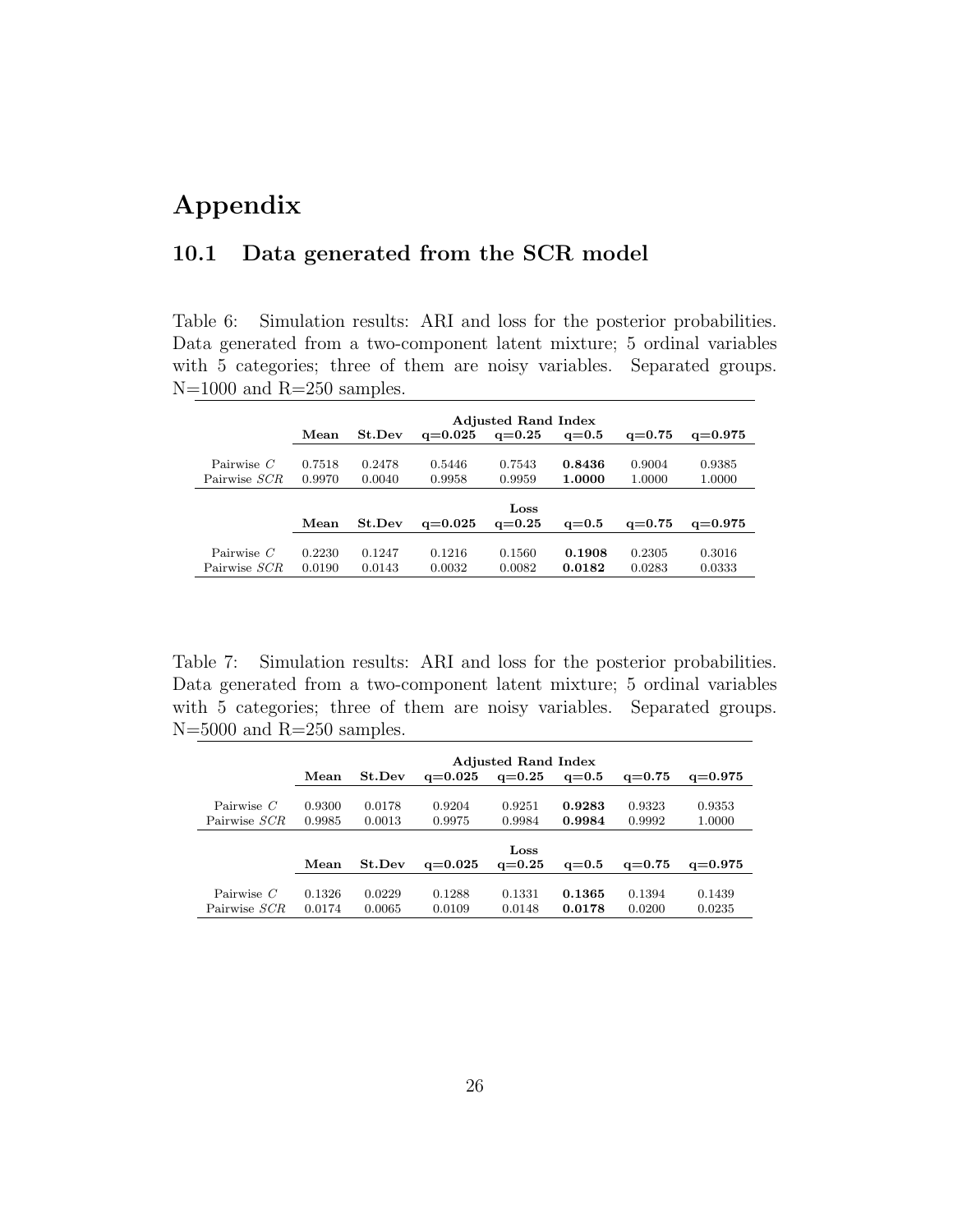Table 8: Simulation results: ARI and loss for the posterior probabilities. Data generated from a two-component latent mixture; 5 ordinal variables with 5 categories; three of them are noisy variables. Non-separated groups. N=1000 and R=250 samples.

|              | <b>Adjusted Rand Index</b> |        |             |            |         |            |             |  |  |  |
|--------------|----------------------------|--------|-------------|------------|---------|------------|-------------|--|--|--|
|              | Mean                       | St.Dev | $q = 0.025$ | $q = 0.25$ | $q=0.5$ | $q = 0.75$ | $q = 0.975$ |  |  |  |
|              |                            |        |             |            |         |            |             |  |  |  |
| Pairwise $C$ | 0.3696                     | 0.2519 | 0.0619      | 0.2071     | 0.4022  | 0.5364     | 0.6481      |  |  |  |
| Pairwise SCR | 0.8722                     | 0.0649 | 0.8544      | 0.8685     | 0.8809  | 0.8915     | 0.9002      |  |  |  |
|              |                            |        |             |            |         |            |             |  |  |  |
|              |                            |        |             | Loss       |         |            |             |  |  |  |
|              | Mean                       | St.Dev | $q = 0.025$ | $q=0.25$   | $q=0.5$ | $q = 0.75$ | $q = 0.975$ |  |  |  |
|              |                            |        |             |            |         |            |             |  |  |  |
| Pairwise $C$ | 0.3968                     | 0.1194 | 0.2874      | 0.3216     | 0.3646  | 0.4345     | 0.5237      |  |  |  |
| Pairwise SCR | 0.1517                     | 0.0317 | 0.1340      | 0.1414     | 0.1475  | 0.1536     | 0.1655      |  |  |  |

Table 9: Simulation results: ARI and loss for the posterior probabilities. Data generated from a two-component latent mixture; 5 ordinal variables with 5 categories; three of them are noisy variables. Non-separated groups.  $N=5000$  and  $R=250$  samples.

|              | <b>Adjusted Rand Index</b> |        |             |            |           |            |             |  |  |  |
|--------------|----------------------------|--------|-------------|------------|-----------|------------|-------------|--|--|--|
|              | Mean                       | St.Dev | $q = 0.025$ | $q = 0.25$ | $q = 0.5$ | $q = 0.75$ | $q = 0.975$ |  |  |  |
|              |                            |        |             |            |           |            |             |  |  |  |
| Pairwise $C$ | 0.7276                     | 0.1034 | 0.6850      | 0.7255     | 0.7539    | 0.7731     | 0.7914      |  |  |  |
| Pairwise SCR | 0.8823                     | 0.0086 | 0.8736      | 0.8789     | 0.8825    | 0.8858     | 0.8906      |  |  |  |
|              |                            |        |             |            |           |            |             |  |  |  |
|              |                            |        |             | Loss       |           |            |             |  |  |  |
|              | Mean                       | St.Dev | $q = 0.025$ | $q = 0.25$ | $q=0.5$   | $q = 0.75$ | $q = 0.975$ |  |  |  |
|              |                            |        |             |            |           |            |             |  |  |  |
| Pairwise $C$ | 0.2483                     | 0.0393 | 0.2200      | 0.2307     | 0.2409    | 0.2518     | 0.2686      |  |  |  |
| Pairwise SCR | 0.1407                     | 0.0050 | 0.1357      | 0.1388     | 0.1405    | 0.1426     | 0.1458      |  |  |  |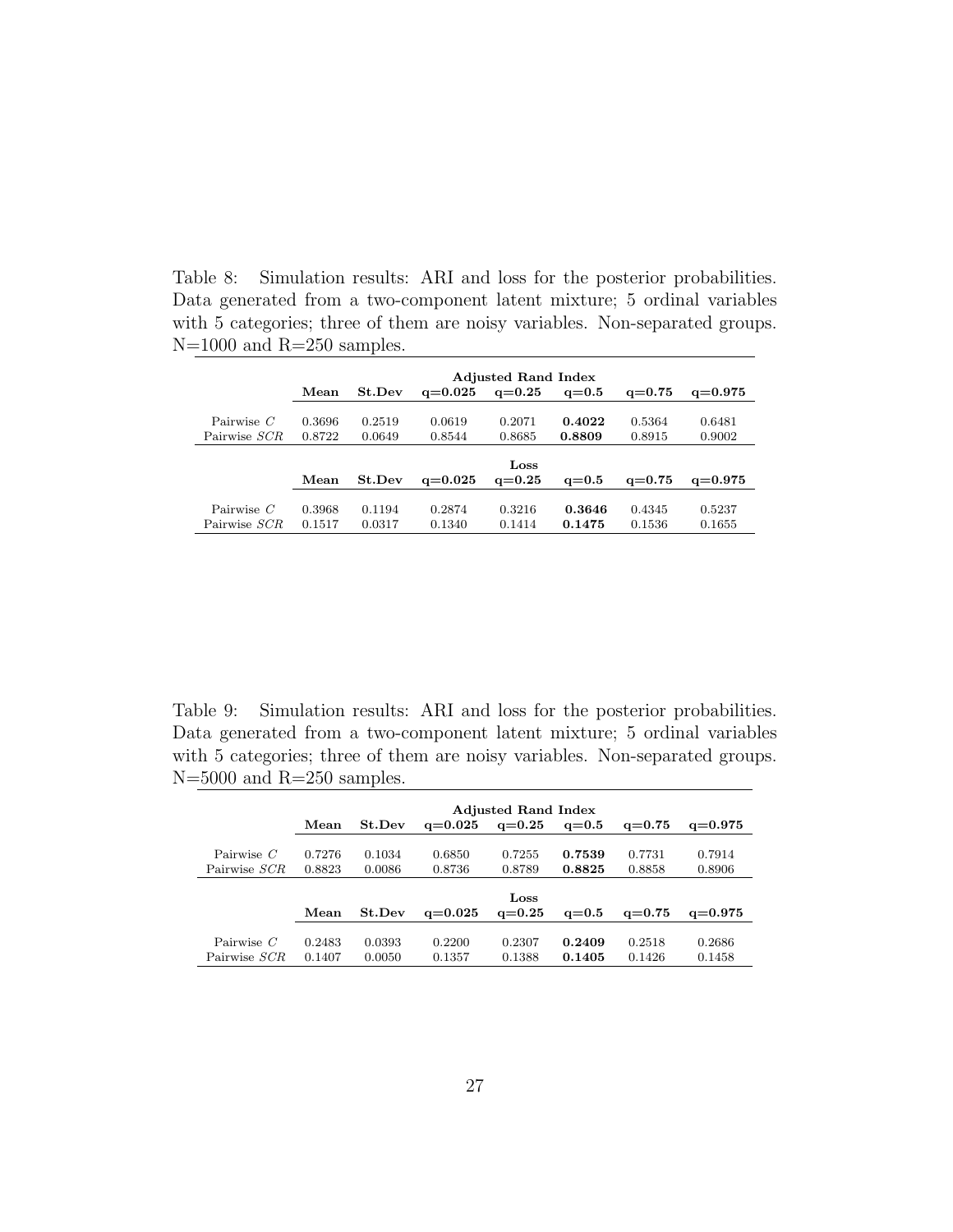#### 10.2 Data generated from a misspecified model

Table 10: Simulation results: ARI and loss for the posterior probabilities. Data generated from a two-component latent mixture; 5 ordinal variables with 5 categories; three of them are less informative. Separated groups.  $N=1000$  and  $R=250$  samples.

|              | <b>Adjusted Rand Index</b> |        |             |            |         |            |             |  |  |  |  |
|--------------|----------------------------|--------|-------------|------------|---------|------------|-------------|--|--|--|--|
|              | Mean                       | St.Dev | $q = 0.025$ | $q = 0.25$ | $q=0.5$ | $q = 0.75$ | $q = 0.975$ |  |  |  |  |
|              |                            |        |             |            |         |            |             |  |  |  |  |
| Pairwise $C$ | 0.8970                     | 0.1857 | 0.8470      | 0.9392     | 0.9672  | 0.9837     | 0.9918      |  |  |  |  |
| Pairwise SCR | 0.9950                     | 0.0044 | 0.9918      | 0.9919     | 0.9959  | 0.9959     | 1.0000      |  |  |  |  |
|              |                            |        |             |            |         |            |             |  |  |  |  |
|              |                            |        |             | Loss       |         |            |             |  |  |  |  |
|              | Mean                       | St.Dev | $q = 0.025$ | $q=0.25$   | $q=0.5$ | $q = 0.75$ | $q = 0.975$ |  |  |  |  |
|              |                            |        |             |            |         |            |             |  |  |  |  |
| Pairwise $C$ | 0.1152                     | 0.1098 | 0.0360      | 0.0556     | 0.0839  | 0.1155     | 0.1717      |  |  |  |  |
| Pairwise SCR | 0.0269                     | 0.0132 | 0.0116      | 0.0207     | 0.0282  | 0.0327     | 0.0400      |  |  |  |  |

Table 11: Simulation results: ARI and loss for the posterior probabilities. Data generated from a two-component latent mixture; 5 ordinal variables with 5 categories; three of them are less informative. Separated groups.  $N=5000$  and  $R=250$  samples.

|              | <b>Adjusted Rand Index</b> |        |             |            |         |                 |             |
|--------------|----------------------------|--------|-------------|------------|---------|-----------------|-------------|
|              | Mean                       | St.Dev | $a = 0.025$ | $q = 0.25$ | $q=0.5$ | $q = 0.75$      | $q = 0.975$ |
|              |                            |        |             |            |         |                 |             |
| Pairwise $C$ | 0.9908                     | 0.0087 | 0.9877      | 0.9918     | 0.9934  | 0.9943          | 0.9959      |
| Pairwise SCR | 0.9954                     | 0.0019 | 0.9934      | 0.9951     | 0.9959  | 0.9967          | 0.9975      |
|              |                            |        |             |            |         |                 |             |
|              |                            |        |             | Loss       |         |                 |             |
|              | Mean                       | St.Dev | $q = 0.025$ | $q = 0.25$ | $q=0.5$ | $\alpha = 0.75$ | $q = 0.975$ |
|              |                            |        |             |            |         |                 |             |
| Pairwise $C$ | 0.0381                     | 0.0142 | 0.0274      | 0.0317     | 0.0355  | 0.0388          | 0.0473      |
| Pairwise SCR | 0.0275                     | 0.0053 | 0.0222      | 0.0253     | 0.0275  | 0.0300          | 0.0328      |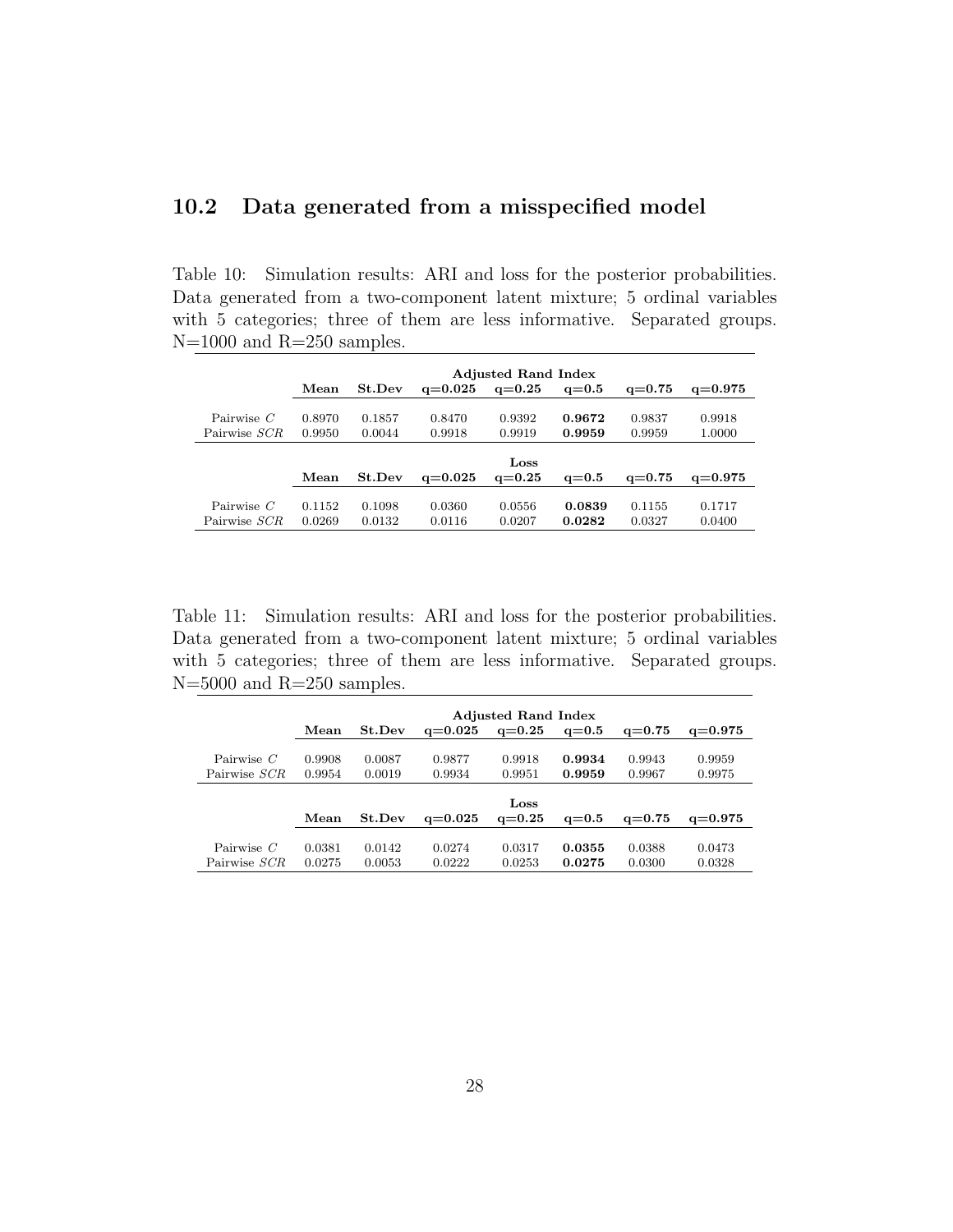Table 12: Simulation results: ARI and loss for the posterior probabilities. Data generated from a two-component latent mixture; 5 ordinal variables with 5 categories; three of them are less informative. Non-separated groups. N=1000 and R=250 samples.

|              | <b>Adjusted Rand Index</b> |        |             |            |         |            |             |
|--------------|----------------------------|--------|-------------|------------|---------|------------|-------------|
|              | Mean                       | St.Dev | $q = 0.025$ | $q = 0.25$ | $q=0.5$ | $q = 0.75$ | $q = 0.975$ |
|              |                            |        |             |            |         |            |             |
| Pairwise $C$ | 0.4382                     | 0.2819 | 0.0673      | 0.2324     | 0.5563  | 0.6501     | 0.7172      |
| Pairwise SCR | 0.8817                     | 0.0643 | 0.8571      | 0.8777     | 0.8915  | 0.9046     | 0.9165      |
|              |                            |        |             |            |         |            |             |
|              |                            |        |             | Loss       |         |            |             |
|              | Mean                       | St.Dev | $q = 0.025$ | $q = 0.25$ | $q=0.5$ | $q = 0.75$ | $q = 0.975$ |
|              |                            |        |             |            |         |            |             |
| Pairwise $C$ | 0.3662                     | 0.1273 | 0.2442      | 0.2752     | 0.3200  | 0.4323     | 0.5176      |
| Pairwise SCR | 0.1497                     | 0.0310 | 0.1280      | 0.1369     | 0.1454  | 0.1546     | 0.1648      |

Table 13: Simulation results: ARI and loss for the posterior probabilities. Data generated from a two-component latent mixture; 5 ordinal variables with 5 categories; three of them are less informative. Non-separated groups. Equidistant thresholds.  $N=5000$  and  $R=250$  samples.

|              | <b>Adjusted Rand Index</b> |        |             |            |         |            |             |
|--------------|----------------------------|--------|-------------|------------|---------|------------|-------------|
|              | Mean                       | St.Dev | $q = 0.025$ | $q=0.25$   | $q=0.5$ | $q = 0.75$ | $q = 0.975$ |
|              |                            |        |             |            |         |            |             |
| Pairwise $C$ | 0.5390                     | 0.2498 | 0.1263      | 0.6519     | 0.6762  | 0.6944     | 0.7083      |
| Pairwise SCR | 0.9050                     | 0.0114 | 0.8950      | 0.8997     | 0.9055  | 0.9102     | 0.9161      |
|              |                            |        |             |            |         |            |             |
|              |                            |        |             | Loss       |         |            |             |
|              | Mean                       | St.Dev | $q = 0.025$ | $q = 0.25$ | $q=0.5$ | $q = 0.75$ | $q = 0.975$ |
|              |                            |        |             |            |         |            |             |
| Pairwise $C$ | 0.3176                     | 0.0977 | 0.2466      | 0.2581     | 0.2725  | 0.2864     | 0.4607      |
| Pairwise SCR | 0.1359                     | 0.0076 | 0.1285      | 0.1324     | 0.1358  | 0.1390     | 0.1428      |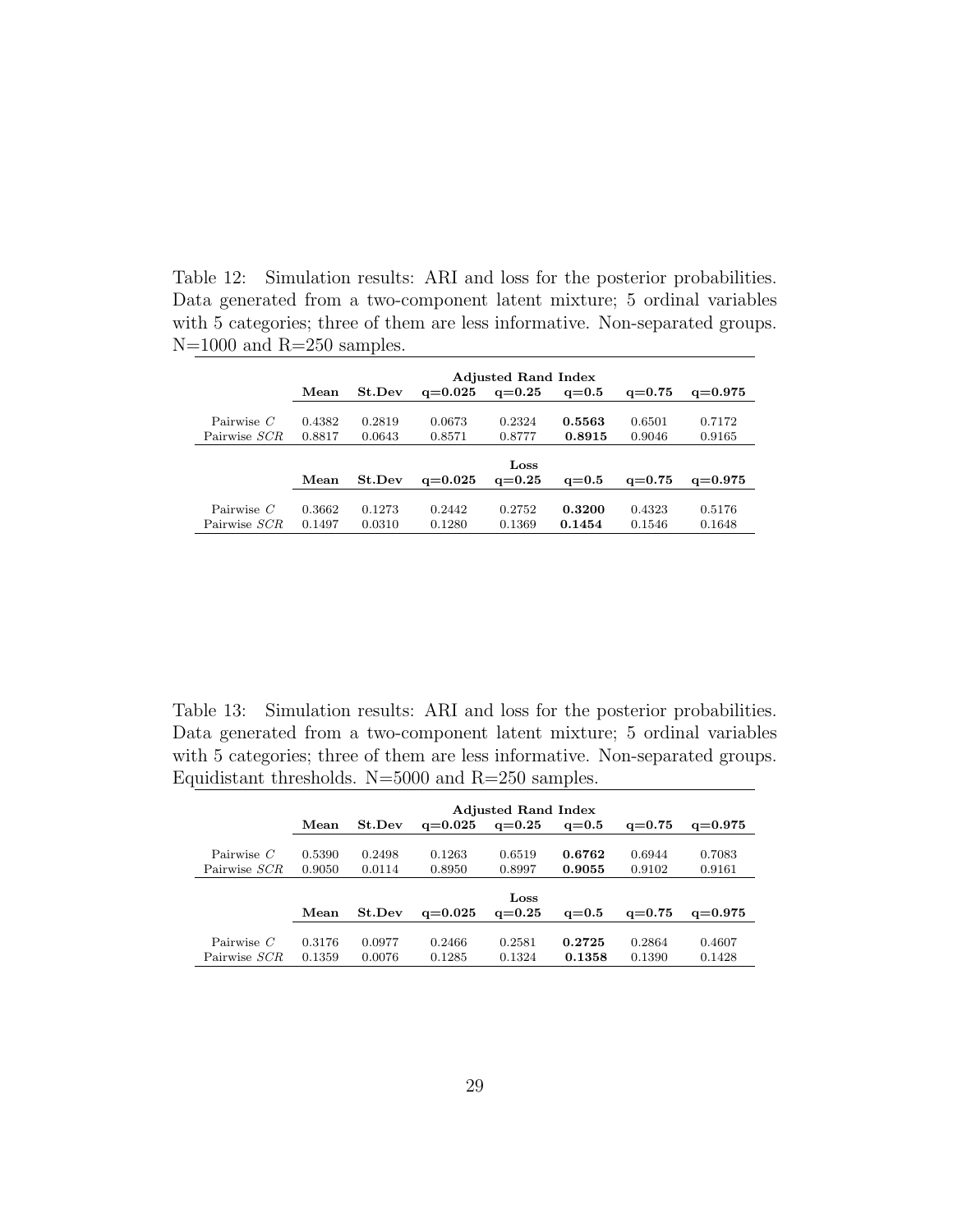#### References

- <span id="page-29-3"></span>[1] Arabie, P., and Hubert, L. Cluster analysis in marketing research. In Advanced methods of marketing research (1994), Oxford: Blackwell.
- [2] Bhat, C. R., and Srinivasan, S. A multidimensional mixed orderedresponse model for analyzing weekend activity participation. Transportation Research Part B: Methodological 39, 3 (2005), 255 – 278.
- <span id="page-29-7"></span>[3] Bishop, Christopher M Latent variable models. In Learning in graphical models (1998), Springer Netherlands, 371–403.
- <span id="page-29-8"></span>[4] Bouveyron, Charles, and Camille Brunet-Saumard Modelbased clustering of high-dimensional data: A review. Computational Statistics & Data Analysis, 71 (2012), 52-78.
- <span id="page-29-5"></span>[5] Bouveyron, Charles, and Camille Brunet-Saumard Simultaneous model-based clustering and visualization in the Fisher discriminative subspace. Statistics and Computing, 22.1 (2012), 301–324.
- [6] Browne, R.P., McNicholas, P.D. Model-based clustering, classification, and discriminant analysis of data with mixed type. Journal of Statistical Planning and Inference 142, 11 (2012), 2976–2984.
- <span id="page-29-0"></span>[7] Cagnone, S., and Viroli, C. A factor mixture analysis model for multivariate binary data. Statistical Modelling 12 (2012), 257–277.
- <span id="page-29-6"></span>[8] Celeux, G., and Govaert, G. Gaussian parsimonious clustering models. Pattern Recognition 28, 5 (1995), 781 – 793.
- <span id="page-29-4"></span>[9] Chang, W.-C. On using principal components before separating a mixture of two multivariate normal distributions. Applied Statistics (1983), 267–275.
- <span id="page-29-2"></span>[10] Dean, N., and Raftery, A. E. Latent class analysis variable selection. Annals of the Institute of Statistical Mathematics 62, 1 (2010), 11–35.
- <span id="page-29-1"></span> $[11]$  EVERITT, B. A finite mixture model for the clustering of mixed-mode data. Statistics & Probability Letters 6, 5 (1988), 305-309.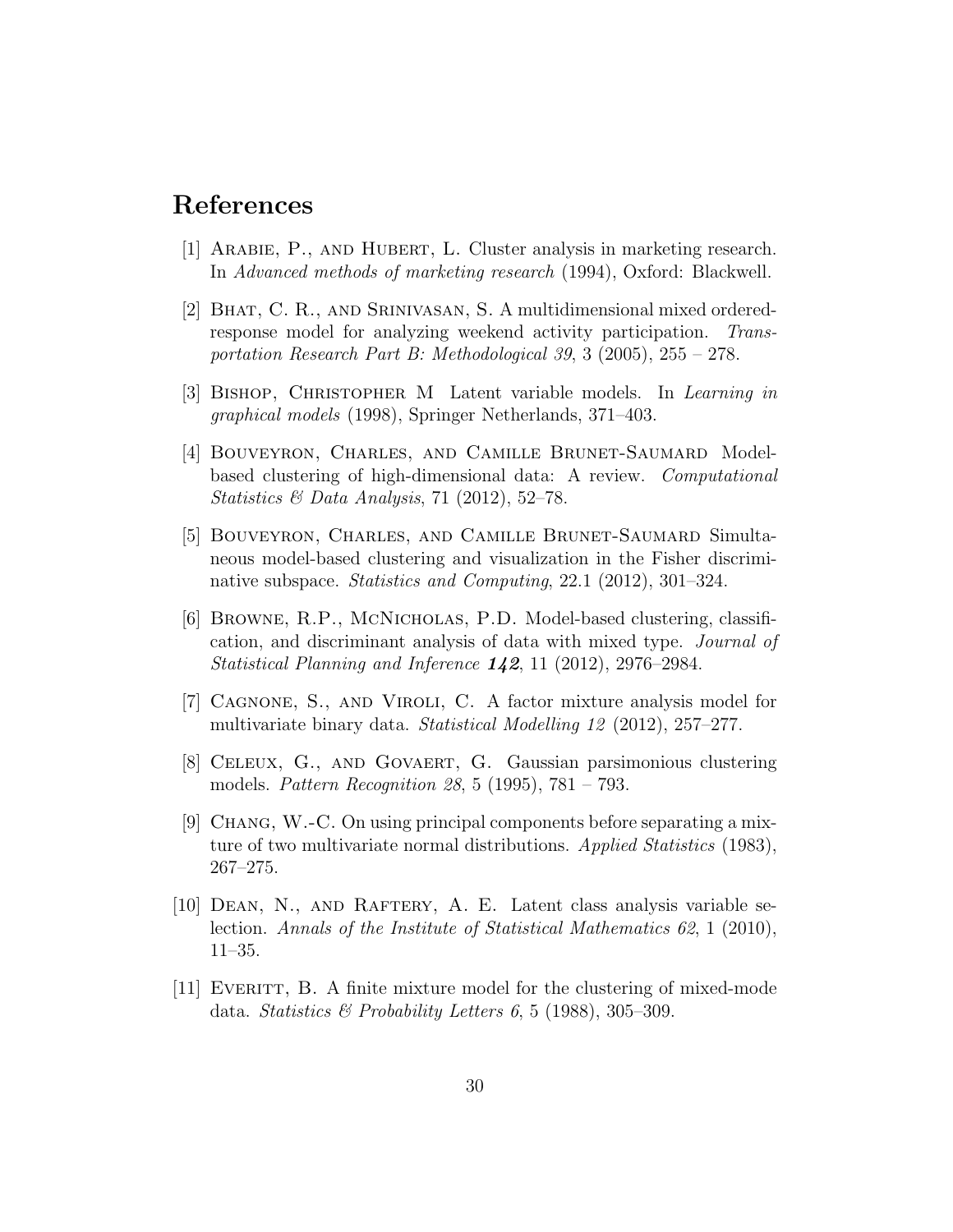- <span id="page-30-7"></span>[12] Gao, X., and Song, P. X.-K. Composite likelihood bayesian information criteria for model selection in high-dimensional data. Journal of the American Statistical Association 105, 492 (2010), 1531–1540.
- <span id="page-30-4"></span>[13] Ghahramani, Zoubin, and Geoffrey E. Hinton The EM algorithm for mixtures of factor analyzers Technical Report, University of Toronto., (1997).
- <span id="page-30-10"></span>[14] Giordan, M., and Diana, G. A clustering method for categorical ordinal data. Communications in Statistics - Theory and Methods 40, 7 (2011), 1315–1334.
- <span id="page-30-1"></span>[15] Gollini, I., and T.B., M. Mixture of latent trait analyzers for model-based clustering of categorical data. Tech. rep., University College Dublin, 2012.
- <span id="page-30-0"></span>[16] Goodman, L. A. Exploratory latent structure analysis using both identifiable and unidentifiable models. Biometrika 61, 2 (1974), 215– 231.
- <span id="page-30-9"></span>[17] GOODMAN, L. A., AND CLOGG, C. C. The analysis of cross-classified data having ordered categories. Harvard University Press Cambridge, MA, 1984.
- <span id="page-30-2"></span>[18] GREENACRE, M. Theory and Applications of Correspondence Analysis. Academic Pr, 1984.
- <span id="page-30-5"></span>[19] Hinton, Geoffrey E., Peter Dayan, and Michael Revow Modeling the manifolds of images of handwritten digits *Neural Net*works, IEEE Transactions, 8.1, (1997), 65–74.
- <span id="page-30-8"></span>[20] Hubert, L., and Arabie, P. Comparing partitions. Journal of Classification 2, 1 (1985), 193–218.
- <span id="page-30-3"></span>[21] HWANG, H., MONTRÉAL, H., DILLON, W., AND TAKANE, Y. An extension of multiple correspondence analysis for identifying heterogeneous subgroups of respondents. Psychometrika 71, 1 (2006), 161–171.
- <span id="page-30-6"></span>[22] JÖRESKOG, K. G., AND SÖRBOM, D. LISREL 8: User's Reference Guide. Scientific Software, 1996.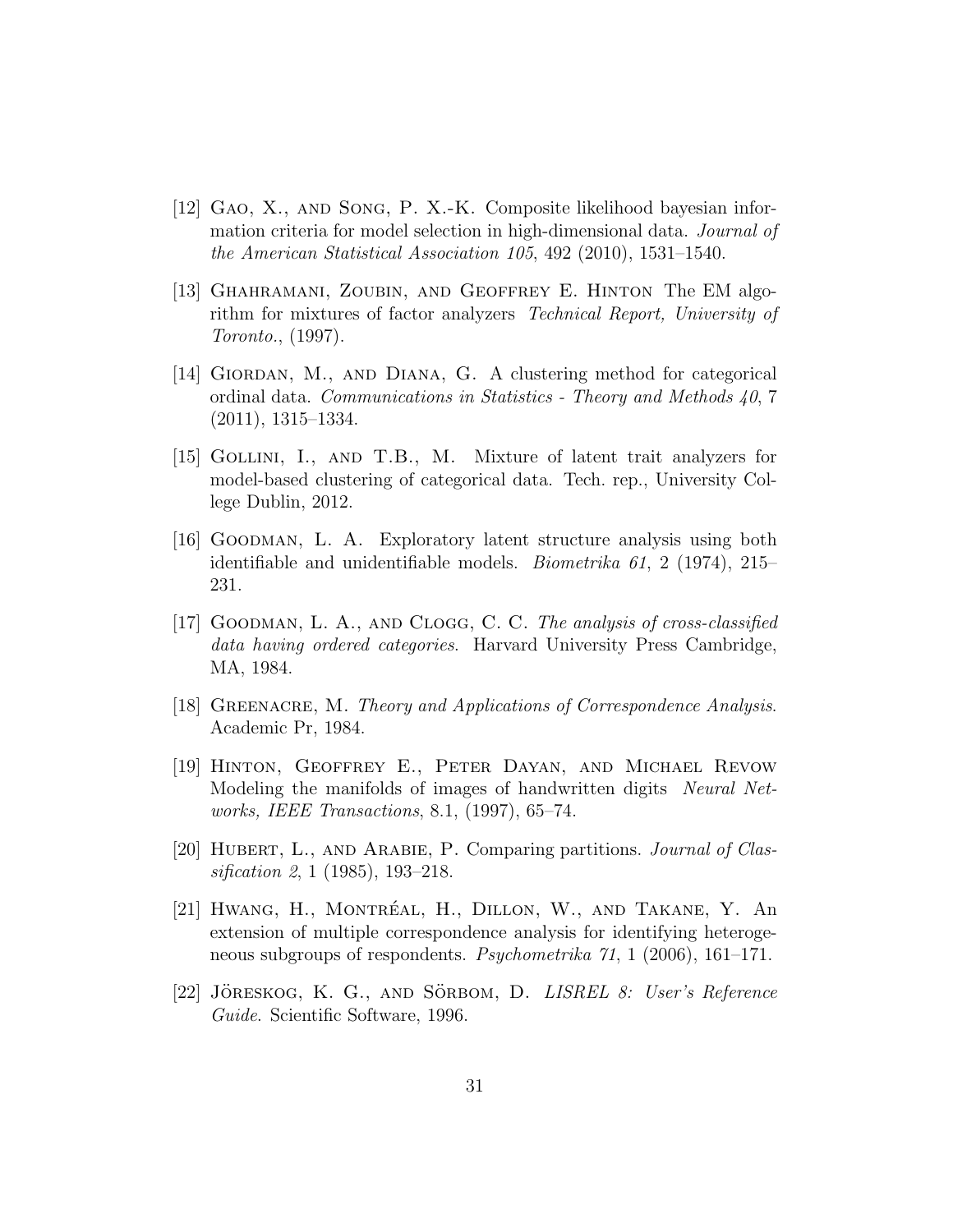- <span id="page-31-3"></span>[23] KUMAR, N., AND ANDREOU, A. G. Heteroscedastic discriminant analysis and reduced rank {HMMs} for improved speech recognition. Speech Communication 26, 4 (1998), 283 – 297.
- <span id="page-31-8"></span>[24] LINDSAY, B. Composite likelihood methods. Contemporary Mathematics 80  $(1988)$ , 221–239.
- <span id="page-31-1"></span>[25] Lubke, G., and Neale, M. Distinguishing between latent classes and continuous factors with categorical outcomes: Class invariance of parameters of factor mixture models. Multivariate Behavioral Research 43, 4 (2008), 592–620.
- <span id="page-31-6"></span>[26] Marbac, M., Biernacki, C. and Vandewalle, V. Model-based clustering for conditionally correlated categorical data. arXiv ,preprint [arXiv:1401.5684,](http://arxiv.org/abs/1401.5684) (2014).
- <span id="page-31-7"></span>[27] Marbac, M., Biernacki, C. and Vandewalle, V. Finite mixture model of conditional dependencies modes to cluster categorical data.  $arXiv$ , preprint [arXiv:1402.5103,](http://arxiv.org/abs/1402.5103) (2014).
- <span id="page-31-9"></span>[28] Mardia, K. V., Kent, J. T., Hughes, G., and Taylor, C. C. Maximum likelihood estimation using composite likelihoods for closed exponential families. Biometrika 96, 4 (2009), 975–982.
- <span id="page-31-10"></span>[29] MATLAB. User's Guide, R2013b. MathWorks, 2013.
- <span id="page-31-2"></span>[30] MAUGIS, C., CELEUX, G., AND MARTIN-MAGNIETTE, M.-L. Variable selection for clustering with gaussian mixture models. Biometrics 65, 3 (2009), 701–709.
- <span id="page-31-5"></span>[31] Mclachlan, G., Peel, D.: Finite Mixture Models, 1 edn. Wiley Series in Probability and Statistics. Wiley-Interscience (2000)
- <span id="page-31-4"></span>[32] McNicholas, P., and Murphy, T. Parsimonious gaussian mixture models. Statistics and Computing 18, 3 (2008), 285–296.
- <span id="page-31-0"></span>[33] McParland, D., Gormley, I., Clark, S., McCormick, T., KABUDULA, C., AND COLLINSON, M. Clustering south african households based on their asset status using latent variable models. The Annals of Applied Statistics 8, 2 (2014), 747–776.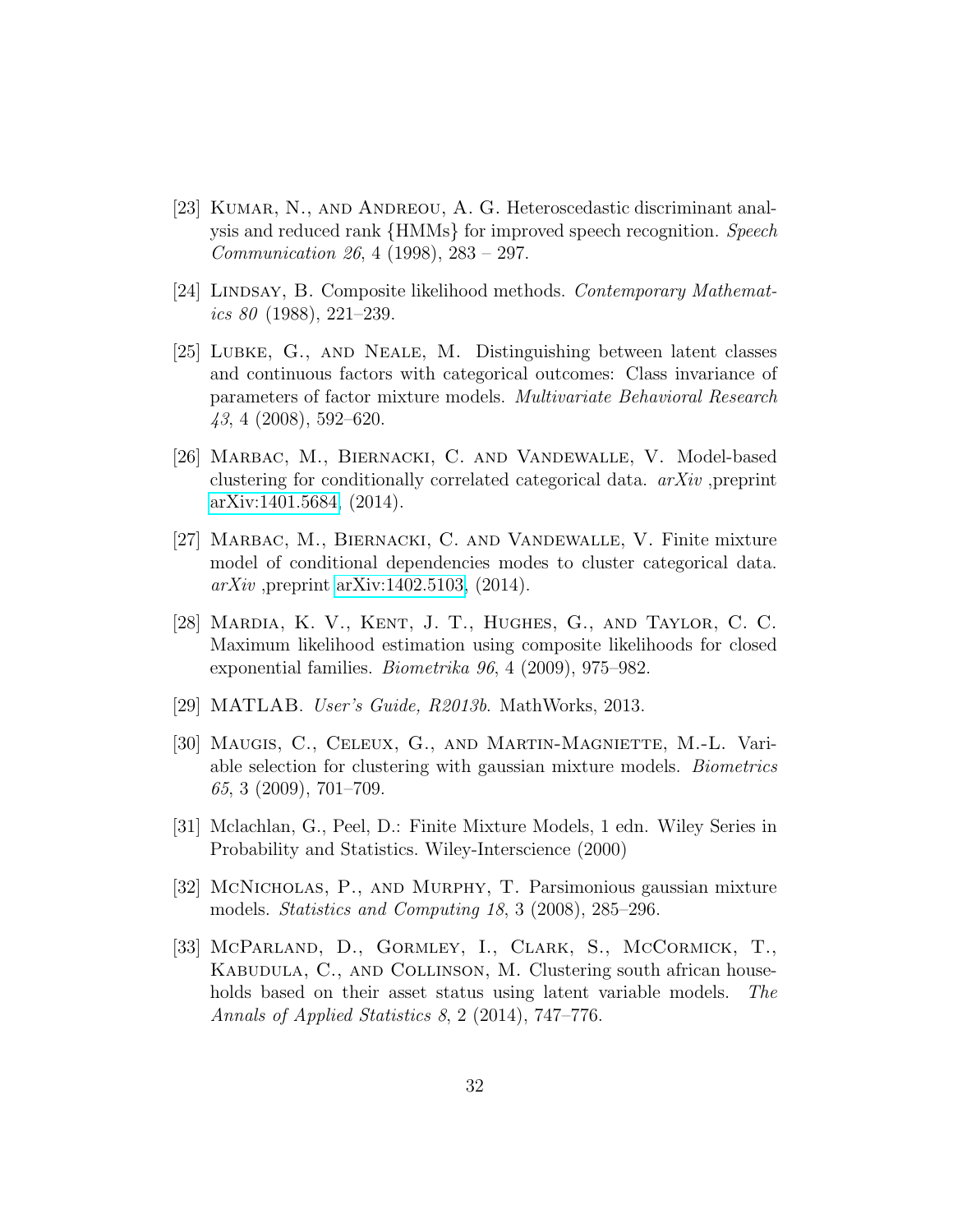- <span id="page-32-9"></span>[34] Millsap, R. E., and Yun-Tein, J. Assessing factorial invariance in ordered-categorical measures. Multivariate Behavioral Research 39, 3 (2004), 479–515.
- <span id="page-32-8"></span>[35] MOLENBERGHS, G., AND VERBEKE, G. Models for discrete longitudinal data. Springer Series in Statistics Series. Springer Science+Business Media, Incorporated New York, 2005.
- [36] Olsson, U. Maximum likelihood estimation of the polychoric correlation coefficient. *Psychometrika*  $44, 4$  (1979), 443–460.
- <span id="page-32-2"></span>[37] Raftery, A. E., Dean, N., and Graduate, N. D. I. Variable selection for model-based clustering. Journal of the American Statistical Association 101 (2006), 168–178.
- <span id="page-32-0"></span>[38] Ranalli, M., and Rocci, R. Mixture models for ordinal data: a pairwise likelihood approach. Statistics and Computing (2014), DOI: 10.1007/s11222-014-9543-4.
- <span id="page-32-10"></span>[39] Ranalli, M., and Rocci, R. Standard and novel model selection criteria in the pairwise likelihood estimation of a mixture model for ordinal data. To appear .
- <span id="page-32-4"></span>[40] ROCCI, R., GATTONE, S. A., AND VICHI, M. A new dimension reduction method: Factor discriminant k-means. Journal of classification 28, 2 (2011), 210–226.
- <span id="page-32-1"></span>[41] Yang, T., Browne, R. P., and McNicholas, P. D. Model Based Clustering of High-Dimensional Binary Data. arXiv preprint  $arXiv:1404.3174$  (2014).
- <span id="page-32-6"></span>[42] Tipping, M., and Bishop,C. Mixtures of probabilistic principal component analyzers. Neural computation, 11.2 (1999), 443-482.
- <span id="page-32-5"></span>[43] Van Buuren, S., and Heiser, W. J. Clustering objects into k groups under optimal scaling of variables. Psychometrika 54, 4 (1989), 699–706.
- <span id="page-32-7"></span>[44] VARIN, C., REID, N., AND FIRTH, D. An overview of composite likelihood methods. Statistica Sinica 21, 1 (2011), 1–41.
- <span id="page-32-3"></span>[45] Vichi, M., and Kiers, H. A. Factorial k-means analysis for two-way data. Computational Statistics & Data Analysis 37, 1 (2001), 49-64.